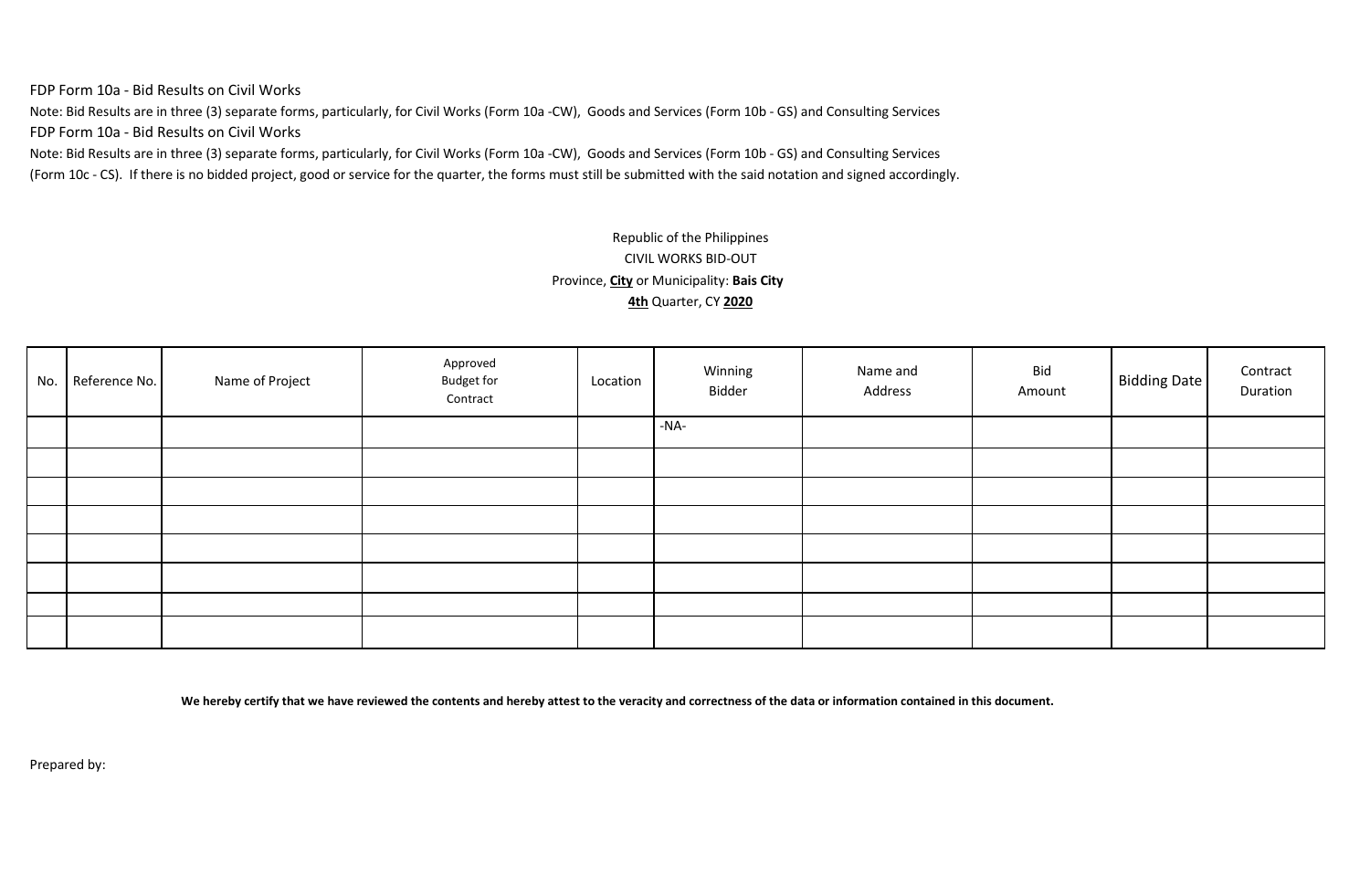| No.                    | Reference No.             | Name of Project | Approved<br><b>Budget for</b><br>Contract | Location                    | Winning<br>Bidder | Name and<br>Address                              | Bid<br>Amount | Bidding Date | Contract<br><b>Duration</b> |
|------------------------|---------------------------|-----------------|-------------------------------------------|-----------------------------|-------------------|--------------------------------------------------|---------------|--------------|-----------------------------|
|                        | <b>CHAVELLE F. ALONSO</b> |                 |                                           | <b>RONILO N. CABLAO</b>     |                   | MA. ANGELES SOCORRO A. A. BANOGON, CE, EnP, CSEE |               |              |                             |
| Member-BAC Secretariat |                           |                 |                                           | <b>BAC Secretariat Head</b> |                   | <b>BAC Chairperson</b>                           |               |              |                             |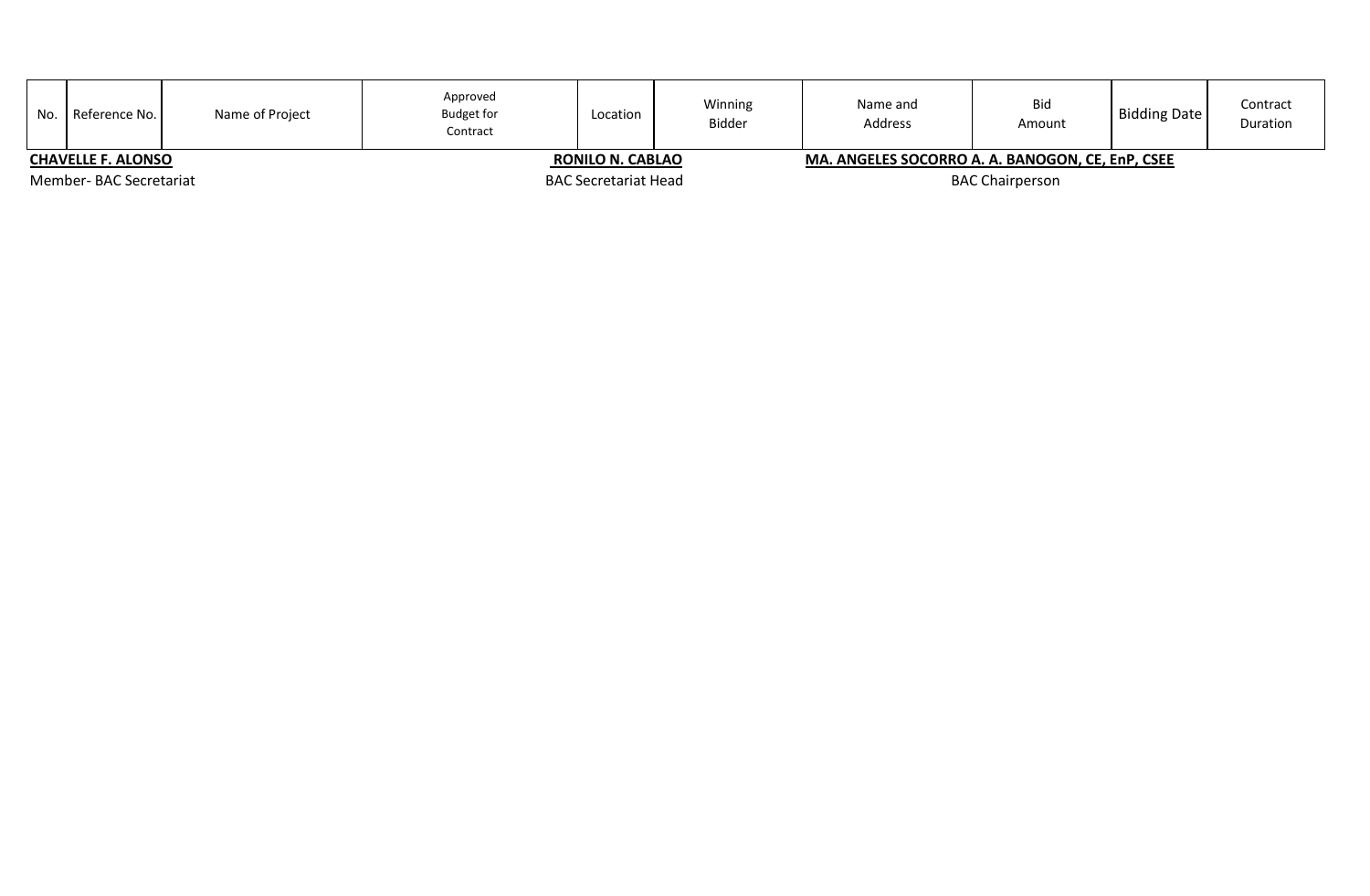FDP Form 10b - Bid Results on Goods and Services

Note: Bid Results are in three (3) separate forms, particularly, for Civil Works (Form 10a -CW), Goods and Services (Form 10b - GS) and Consulting Services (Form 10c - CS). If there is no bidded project, good or service for the quarter, the forms must still be submitted with the said notation and signed accordingly.

#### Republic of Philippines GOODS AND SERVICES BID-OUT

### Province, City or Municipality: Bais City 4th Quarter, CY 2020

|    | Reference<br>No. |    | <b>Item Description</b>   | <b>Approved Budget for</b><br>Contract | <b>Winning Bidder</b>                         | <b>Name and Address Of</b><br><b>Bidder</b>            | <b>Bid Amount</b> | Date of Bidding |
|----|------------------|----|---------------------------|----------------------------------------|-----------------------------------------------|--------------------------------------------------------|-------------------|-----------------|
|    | 7223604          |    |                           |                                        |                                               |                                                        |                   | 13-Oct-20       |
|    |                  |    | City Health Office (CHO)  |                                        |                                               |                                                        |                   |                 |
| 1  | 6,000            | Lt | Diesel, Exceed            | 50.00                                  | Nicolas G. Toledo Jr. Fuel Station            | Nicolas G. Toledo Jr. Fuel<br>Station, Basay, Neg. Or. | 45.00             |                 |
| 2. | 1,000            | Lt | Gasoline, Unleaded        | 60.00                                  | Nicolas G. Toledo Jr. Fuel Station            | Nicolas G. Toledo Jr. Fuel<br>Station, Basay, Neg. Or. | 55.00             |                 |
|    |                  |    | City Mayor's Office (CMO) |                                        |                                               |                                                        |                   |                 |
| 1. | 10,000           | Lt | Diesel, Exceed            | 50.00                                  | Nicolas G. Toledo Jr. Fuel Station            | Nicolas G. Toledo Jr. Fuel<br>Station, Basay, Neg. Or. | 45.00             |                 |
| 2. | 1,000            | Lt | Gasoline, Unleaded        | 60.00                                  | Nicolas G. Toledo Jr. Fuel Station            | Nicolas G. Toledo Jr. Fuel<br>Station, Basay, Neg. Or. | 55.00             |                 |
|    | 7223625          |    |                           |                                        |                                               |                                                        |                   |                 |
| 1. | 14,000           | Lt | Diesel, Fuel              | 50.00                                  | <b>Boss Petrol Station</b>                    | Boss Petrol Station, Bindoy,<br>Neg. Or.               | 48.00             |                 |
|    | 7223656          |    |                           |                                        |                                               |                                                        |                   |                 |
|    | 14,000           | Lt | Diesel, Total             | 50.00                                  | Thundergale Lubes and Fuels<br><b>Trading</b> | Thundergale Lubes and<br>Fuels Trading, Dgte. City     | 45.00             |                 |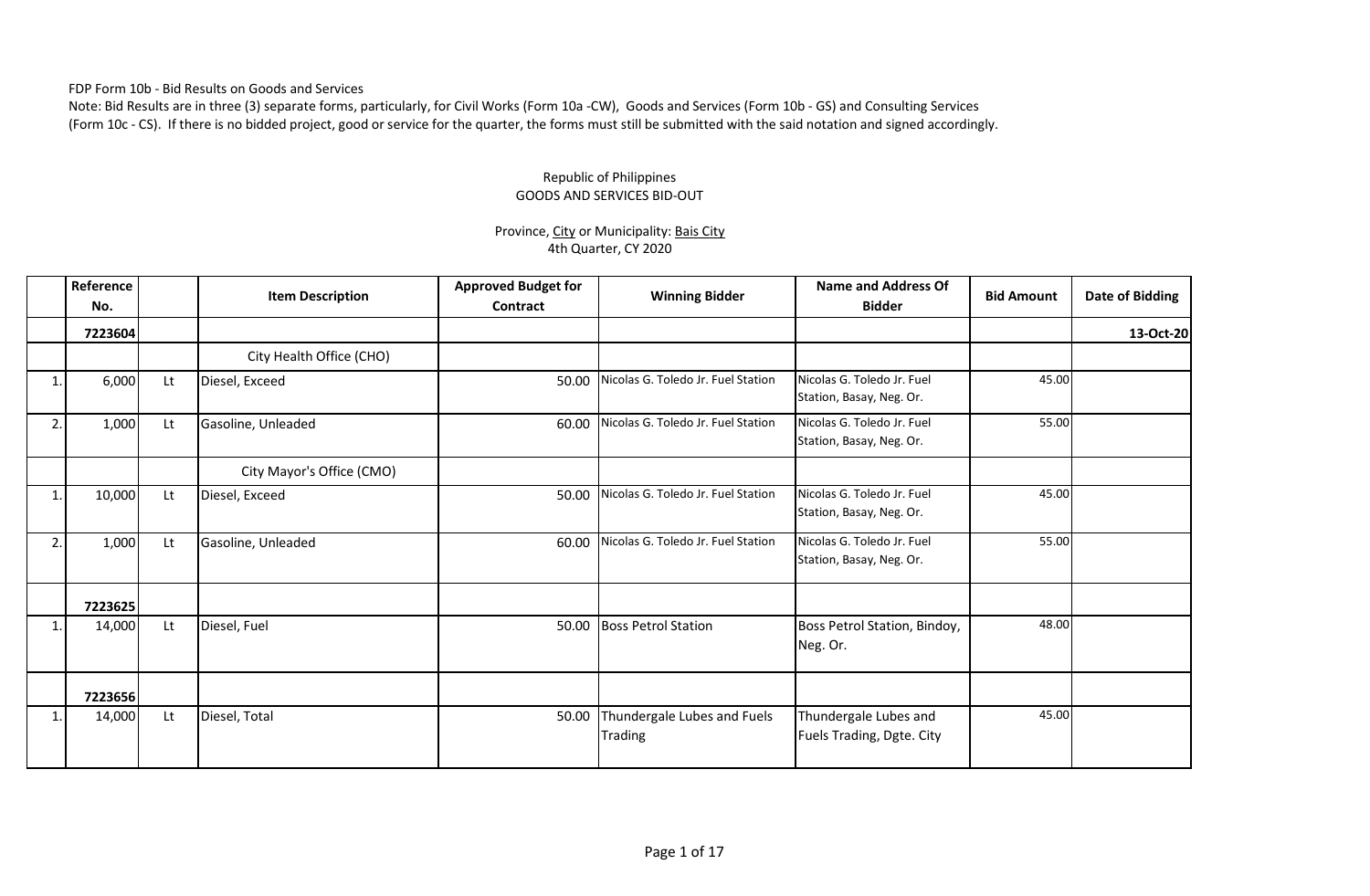|                | Reference<br>No. |                | <b>Item Description</b>                 | <b>Approved Budget for</b><br><b>Contract</b> | <b>Winning Bidder</b>                                                                | <b>Name and Address Of</b><br><b>Bidder</b>        | <b>Bid Amount</b> | <b>Date of Bidding</b> |
|----------------|------------------|----------------|-----------------------------------------|-----------------------------------------------|--------------------------------------------------------------------------------------|----------------------------------------------------|-------------------|------------------------|
| 2.             | 2,000            | Lt             | Gasoline, Total                         | 60.00                                         | Thundergale Lubes and Fuels<br>Trading                                               | Thundergale Lubes and<br>Fuels Trading, Dgte. City | 55.00             |                        |
|                | 7239093          |                |                                         |                                               |                                                                                      |                                                    |                   | 20-Oct-20              |
| $\mathbf{1}$   | 200              | P <sub>C</sub> | 2" x 2" x 10' Coco lumber(first class)  |                                               | 106.67 No bid.                                                                       | No bid.                                            | None              |                        |
| 2.             | 112              | Pc             | 2" x 4" x 12 Coco lumber (first ciass)  |                                               | 256.00 No bid.                                                                       | No bid.                                            | None              |                        |
| 3.             | 112              | Pc             | 2" x 3" x 12' Coco lumber( first class) |                                               | 192.00 No bid.                                                                       | No bid.                                            | None              |                        |
| $\overline{4}$ | 28               | Sht            | 5mm x 1.20m x 2.40m Ordinary Plywood    |                                               | 480.00 Above the Approved Budget for Above the Approved Budget<br>the Contract (ABC) | for the Contract (ABC)                             | 500.00            |                        |
| 5.             | 60               | Kg             | 4" C.W. Nails                           |                                               | 65.00 Verlyn's Enterprises                                                           | Verlyn's Enterprises, Dgte.<br>City                | 53.90             |                        |
| 6.             | 40               | Кg             | 3" C.W. Nails                           |                                               | 65.00 Verlyn's Enterprises                                                           | Verlyn's Enterprises, Dgte.<br>City                | 53.90             |                        |
| $\overline{7}$ | 40               | Kg             | 2 1/2" C.W. Nails                       |                                               | 70.00 Verlyn's Enterprises                                                           | Verlyn's Enterprises, Dgte.<br>City                | 59.00             |                        |
| 8.             |                  | Кg             | 1 1/2" C.W. Nails                       |                                               | 75.00 Verlyn's Enterprises                                                           | Verlyn's Enterprises, Dgte.<br>City                | 59.00             |                        |
| 9.             | 160              | Bag            | Portland Cement, Grand Premium          |                                               | 265.00 Verlyn's Enterprises                                                          | Verlyn's Enterprises, Dgte.<br>City                | 229.00            |                        |
| 10.            | 16               | CuM            | Sand (washed), Tanjay Source            |                                               | 650.00 Verlyn's Enterprises                                                          | Verlyn's Enterprises, Dgte.<br>City                | 628.00            |                        |
| 11             | $\mathsf{q}$     | CuM            | Gravel 1 1/2" dia., Tanjay Source       |                                               | 750.00 Verlyn's Enterprises                                                          | Verlyn's Enterprises, Dgte.<br>City                | 728.00            |                        |
| 12.            | 185              | Lgth           | 12mm dia x 6.0m def. bar                |                                               | 235.00 Verlyn's Enterprises                                                          | Verlyn's Enterprises, Dgte.<br>City                | 204.00            |                        |
| 13.            | 192              | Lgth           | 10mm dia. x 6.0m def. bar               |                                               | 175.00 Verlyn's Enterprises                                                          | Verlyn's Enterprises, Dgte.<br>City                | 138.80            |                        |
| 14.            | 30               | Lgth           | 16mm dia. x 6.0m def. bar               |                                               | 500.00 Verlyn's Enterprises                                                          | Verlyn's Enterprises, Dgte.<br>City                | 372.00            |                        |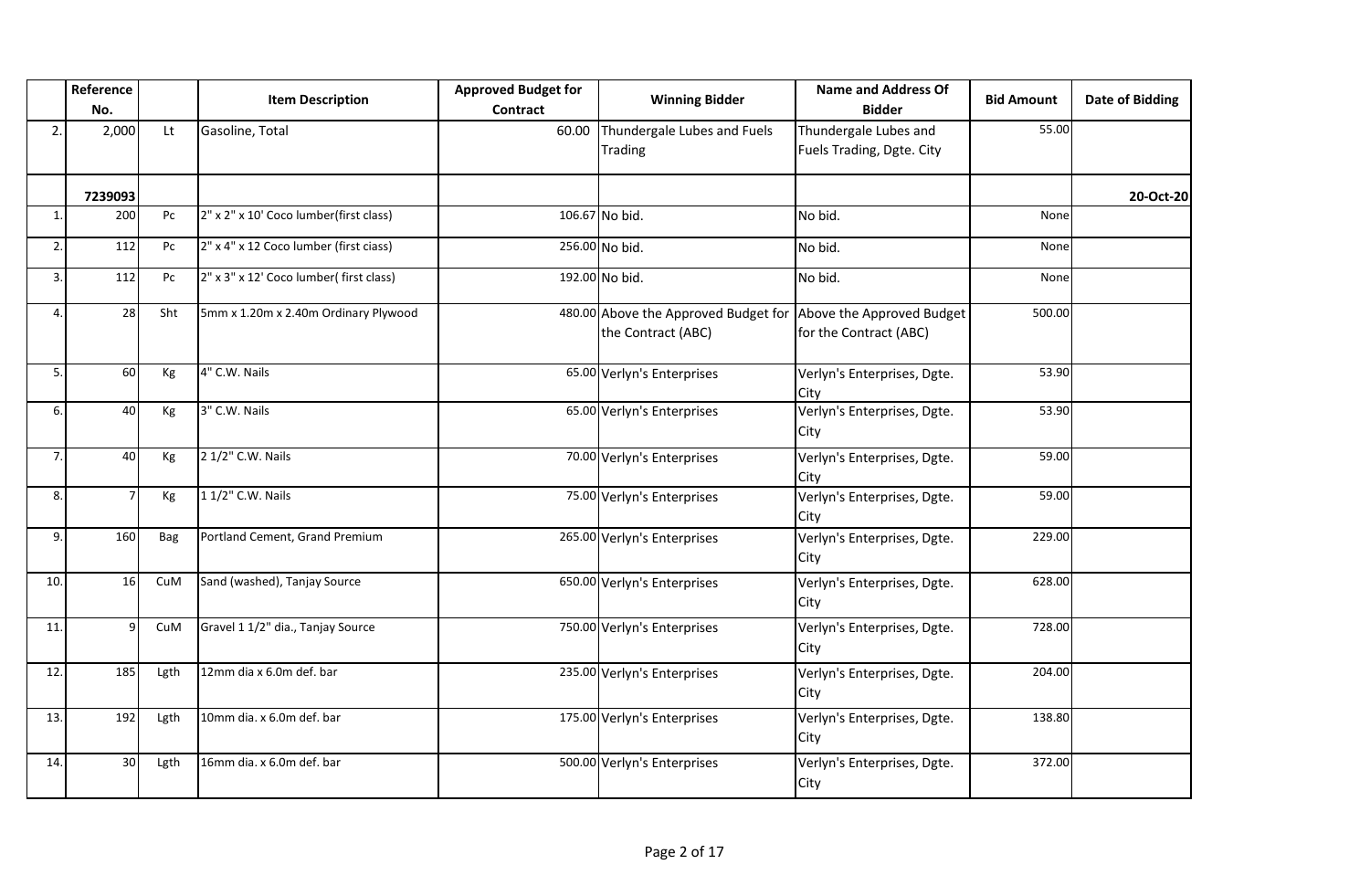|     | Reference<br>No. |      | <b>Item Description</b>                                                                                 | <b>Approved Budget for</b><br><b>Contract</b> | <b>Winning Bidder</b>                            | <b>Name and Address Of</b><br><b>Bidder</b>        | <b>Bid Amount</b> | <b>Date of Bidding</b> |
|-----|------------------|------|---------------------------------------------------------------------------------------------------------|-----------------------------------------------|--------------------------------------------------|----------------------------------------------------|-------------------|------------------------|
| 15. | 10               | Pc   | Hacksaw blade, 18T, Lenox                                                                               |                                               | 75.00 Verlyn's Enterprises                       | Verlyn's Enterprises, Dgte.<br>City                | 38.00             |                        |
| 16. | 60               | Kg   | #16 G.I. tie wire                                                                                       |                                               | 75.00 Verlyn's Enterprises                       | Verlyn's Enterprises, Dgte.<br>City                | 56.80             |                        |
|     | 7239139          |      |                                                                                                         |                                               |                                                  |                                                    |                   |                        |
| 1.  | 16,000           | Lt   | Diesel, Fuel                                                                                            |                                               | 50.00 Boss Petrol Station                        | Boss Petrol Station, Bindoy,<br>Neg. Or.           | 48.00             |                        |
|     | 7239570          |      |                                                                                                         |                                               |                                                  |                                                    |                   |                        |
| 1.  | 6                | Drum | Hydraulic Oil AW68, D200, S-Oil                                                                         |                                               | 26,000.00 New Bian Yek Commercial, Inc.          | New Bian Yek Commercial,<br>Inc., Dgte. City       | 20,000.00         |                        |
| 2.  | 6                | Drum | Engine Oil 15W40, D200, Petron HD4X                                                                     |                                               | 26,000.00 Dgte. AVM Battery Enterprises,<br>Inc. | Dgte. AVM Battery<br>Enterprises, Inc., Dgte. City | 22,237.00         |                        |
| 3.  | 6                | Drum | Engine Oil HD40 D200, Petron                                                                            | 26,000.00                                     | Dgte. AVM Battery Enterprises,<br>Inc.           | Dgte. AVM Battery<br>Enterprises, Inc., Dgte. City | 20,606.00         |                        |
| 4.  | $\overline{2}$   | Drum | Gear Oil GEP 140 P200, Atlantic                                                                         | 26,000.00                                     | New Bian Yek Commercial, Inc.                    | New Bian Yek Commercial,<br>Inc., Dgte. City       | 22,000.00         |                        |
| 5.  | 10               | Box  | Brake Fluid 300 ml/24, National                                                                         | 3,100.00                                      | New Bian Yek Commercial, Inc.                    | New Bian Yek Commercial,<br>Inc., Dgte. City       | 1,560.00          |                        |
|     | 7239656          |      |                                                                                                         |                                               |                                                  |                                                    |                   |                        |
| 1.  | 20               | Set  | Tire with Inner Tube & Flap, 10.00 x 20,<br>16 PR, 288mm Section width,<br>minimum, Vikrant, Lug, India |                                               | 15,000.00 New Bian Yek Commercial, Inc.          | New Bian Yek Commercial,<br>Inc., Dgte. City       | 12,300.00         |                        |
| 2.  | 10               | Set  | Tire with Inner Tube & Flap, 9.00 x 20,<br>16 PR, Kelcea, Lug Type, Sri-Langka                          |                                               | 12,000.00 Dgte. AVM Battery Enterprises,<br>Inc. | Dgte. AVM Battery<br>Enterprises, Inc., Dgte. City | 11,220.00         |                        |
|     | 7239798          |      |                                                                                                         |                                               |                                                  |                                                    |                   |                        |
| 1.  |                  | Drum | Engine Oil #40, D200, Petron HD40                                                                       |                                               | 26,000.00 Dgte. AVM Battery Enterprises,<br>Inc. | Dgte. AVM Battery<br>Enterprises, Inc., Dgte. City | 20,606.00         |                        |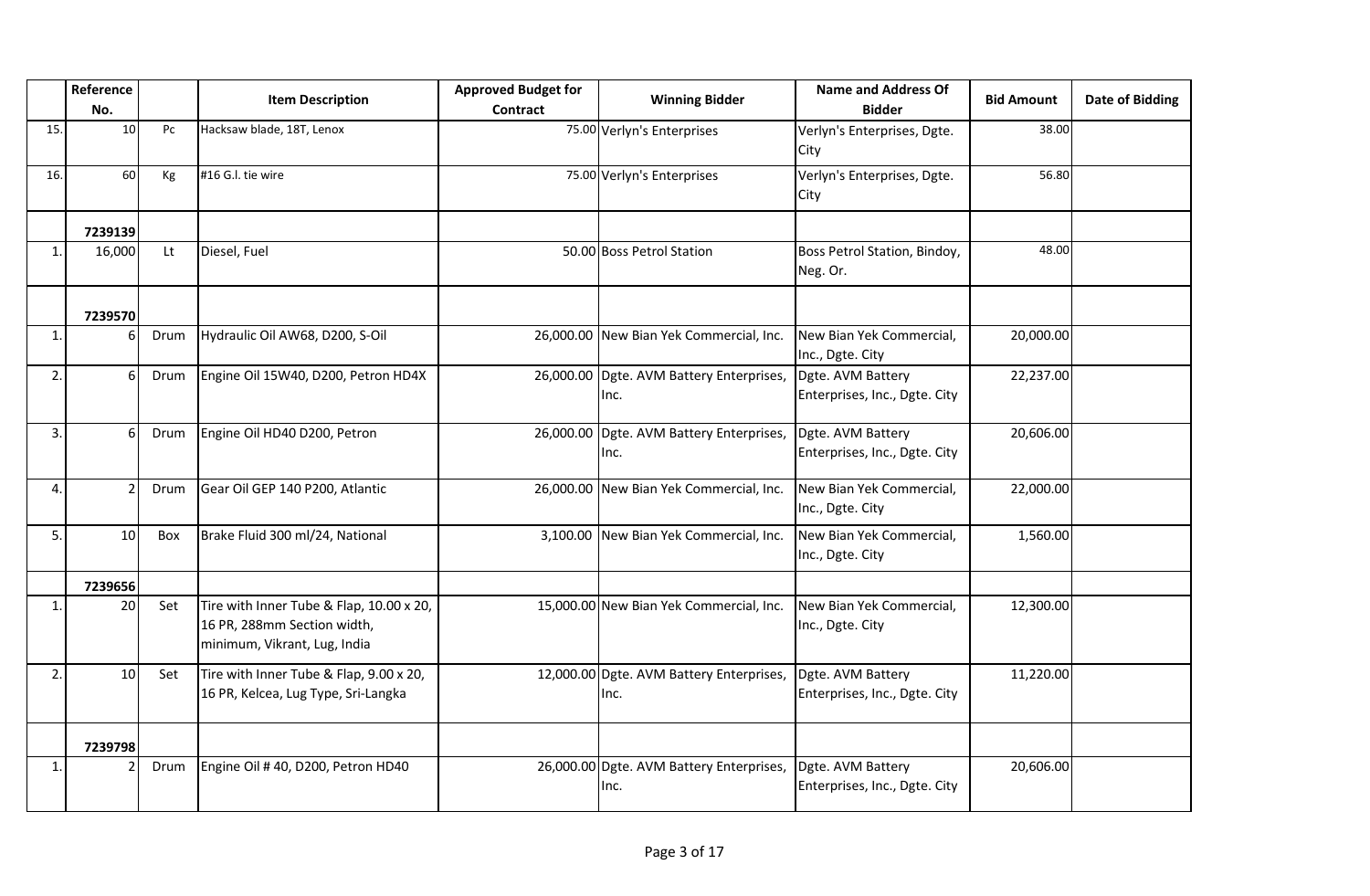|                | Reference<br>No. |      | <b>Item Description</b>                                                                       | <b>Approved Budget for</b><br><b>Contract</b> | <b>Winning Bidder</b>                            | <b>Name and Address Of</b><br><b>Bidder</b>            | <b>Bid Amount</b> | <b>Date of Bidding</b> |
|----------------|------------------|------|-----------------------------------------------------------------------------------------------|-----------------------------------------------|--------------------------------------------------|--------------------------------------------------------|-------------------|------------------------|
| $\overline{2}$ |                  | Drum | Hydraulic Oil AW 68, D200, S-Oil                                                              |                                               | 26,000.00 New Bian Yek Commercial, Inc.          | New Bian Yek Commercial,<br>Inc., Dgte. City           | 20,000.00         |                        |
| 3.             |                  | Box  | Brake Fluid, National, 300ml/24                                                               |                                               | 3,000.00 Dgte. AVM Battery Enterprises,<br>Inc.  | Dgte. AVM Battery<br>Enterprises, Inc., Dgte. City     | 1,580.00          |                        |
| 4              | $\Delta$         | Drum | Gear Oil, Atlantic, 140W                                                                      |                                               | 25,000.00 New Bian Yek Commercial, Inc.          | New Bian Yek Commercial,<br>Inc., Dgte. City           | 22,000.00         |                        |
|                | 7239837          |      |                                                                                               |                                               |                                                  |                                                        |                   |                        |
| $\mathbf{1}$   | 6                | Set  | Tire with Inner Tube and Flap, 14.00 x<br>24, Deestone                                        |                                               | 36,000.00 New Bian Yek Commercial, Inc.          | New Bian Yek Commercial,<br>Inc., Dgte. City           | 26,000.00         |                        |
| 2.             | $\overline{a}$   | Set  | Tire with Inner Tube and Flap, 18.4 x<br>24, Goodride EL23                                    |                                               | 46,000.00 Dgte. AVM Battery Enterprises,<br>Inc. | Dgte. AVM Battery<br>Enterprises, Inc., Dgte. City     | 28,502.00         |                        |
|                | 7239931          |      |                                                                                               |                                               |                                                  |                                                        |                   |                        |
| $\mathbf{1}$   | 12               | Pc   | Tubeless tire 195R15C (Ambulance<br>#030107, B5W283 & B5U934), Linam,<br>Japan                |                                               | 6,000.00 Dgte. AVM Battery Enterprises,<br>Inc.  | Dgte. AVM Battery<br>Enterprises, Inc., Dgte. City     | 4,320.00          |                        |
| 2              | 8                | Pc   | Tubeless tire 195R14C (KIA Van EG<br>8058 & Ambulance SJP 336)), Falken,<br>Indonesia         |                                               | 5,000.00 Dgte. AVM Battery Enterprises,<br>Inc.  | Dgte. AVM Battery<br>Enterprises, Inc., Dgte. City     | 3,540.00          |                        |
| 3.             |                  | Pc   | Tire w/ inner tube & flap 7.50 x 15, lug<br>type (Toyota D/cab #073210),<br>Innovative, India |                                               | 7,000.00 Dgte. AVM Battery Enterprises,<br>Inc.  | Dgte. AVM Battery<br>Enterprises, Inc., Dgte. City     | 6,170.00          |                        |
| 4              | $\mathcal{P}$    | Pc   | Battery 12V/11P, MF (Ambulance<br>#030107 & SJP 336), Motolite Enduro                         |                                               | 7,000.00 Dgte. AVM Battery Enterprises,<br>Inc.  | Dgte. AVM Battery<br>Enterprises, Inc., Dgte. City     | 6,580.00          |                        |
|                | 61706            |      |                                                                                               |                                               |                                                  |                                                        |                   | 27-Oct-20              |
| $\mathbf{1}$   | 6,000            | Lt   | Diesel                                                                                        | 50.00                                         | Nicolas G. Toledo Jr. Fuel<br>Station            | Nicolas G. Toledo Jr. Fuel<br>Station, Basay, Neg. Or. | 45.00             |                        |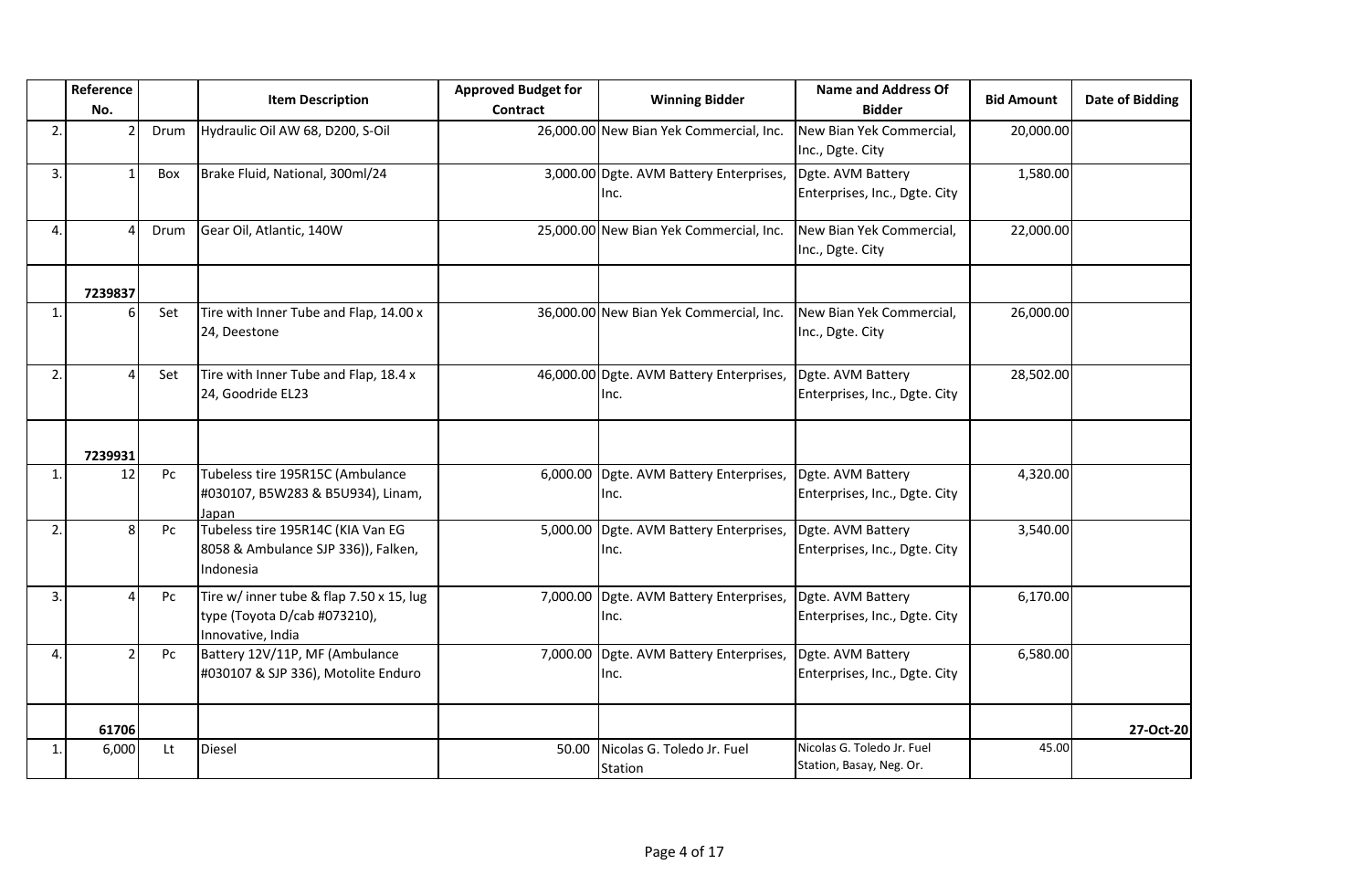|                | Reference<br>No. |      | <b>Item Description</b>                                                                                     | <b>Approved Budget for</b><br><b>Contract</b> | <b>Winning Bidder</b>                                                                   | <b>Name and Address Of</b><br><b>Bidder</b>            | <b>Bid Amount</b> | <b>Date of Bidding</b> |
|----------------|------------------|------|-------------------------------------------------------------------------------------------------------------|-----------------------------------------------|-----------------------------------------------------------------------------------------|--------------------------------------------------------|-------------------|------------------------|
| 2.             | 1,000            | Lt   | Gasoline                                                                                                    | 60.00                                         | Nicolas G. Toledo Jr. Fuel<br>Station                                                   | Nicolas G. Toledo Jr. Fuel<br>Station, Basay, Neg. Or. | 55.00             |                        |
|                |                  |      | City Mayor's Office (CMO)                                                                                   |                                               |                                                                                         |                                                        |                   |                        |
| 1.             | 10,000           | Lt   | Diesel                                                                                                      | 50.00                                         | Nicolas G. Toledo Jr. Fuel<br>Station                                                   | Nicolas G. Toledo Jr. Fuel<br>Station, Basay, Neg. Or. | 45.00             |                        |
| 2.             | 1,000            | Lt   | Gasoline                                                                                                    | 60.00                                         | Nicolas G. Toledo Jr. Fuel<br>Station                                                   | Nicolas G. Toledo Jr. Fuel<br>Station, Basay, Neg. Or. | 55.00             |                        |
|                | 61727            |      |                                                                                                             |                                               |                                                                                         |                                                        |                   |                        |
| 1.             | 14,000           | Lt   | Diesel                                                                                                      | 50.00                                         | <b>Boss Petrol Station</b>                                                              | Boss Petrol Station, Bindoy,<br>Neg. Or.               | 48.00             |                        |
|                | 7223586          |      |                                                                                                             |                                               |                                                                                         |                                                        |                   |                        |
| 1.             | 14,000           | Lt   | Diesel                                                                                                      | 50.00                                         | Thundergale Lubes and Fuels<br>Trading                                                  | Thundergale Lubes and<br>Fuels Trading, Dgte. City     | 45.00             |                        |
| 2.             | 2,000            | Lt   | Gasoline                                                                                                    | 60.00                                         | Thundergale Lubes and Fuels<br>Trading                                                  | Thundergale Lubes and<br>Fuels Trading, Dgte. City     | 55.00             |                        |
|                | 7282908          |      |                                                                                                             |                                               |                                                                                         |                                                        |                   | 3-Nov-20               |
| 2.             |                  | Set  | <b>Color Printer with Scanner</b>                                                                           |                                               | 12,000.00 Above the Approved Budget for Above the Approved Budget<br>the Contract (ABC) | for the Contract (ABC)                                 | 18,000.00         |                        |
|                |                  |      | - 4 Cartridge (CMYB) Micro Piezo Print Head<br>w/ Built-In or Pre Installed CISS                            |                                               |                                                                                         |                                                        |                   |                        |
| 3.             |                  | Unit | Typewriter, Brand New, Olympia SG3 24"                                                                      |                                               | 50,000.00 Acelogic Computer Solutions                                                   | Acelogic Computer<br>Solutions, Dgte. City             | 30,000.00         |                        |
|                | 7283015          |      |                                                                                                             |                                               |                                                                                         |                                                        |                   |                        |
|                |                  |      | I. Agricultural Equipments/Supplies and<br><b>Materials</b>                                                 |                                               |                                                                                         |                                                        |                   |                        |
| $\mathbf{1}$ . |                  | Unit | Brand New Agricultural Power Sprayer,<br>6.5HP, to include accessories, Good Quality<br>Heavv-duty, Echiban | 18,450.00                                     | Verlyn's Enterprises                                                                    | Verlyn's Enterprises, Dgte.<br>City                    | 9,750.00          |                        |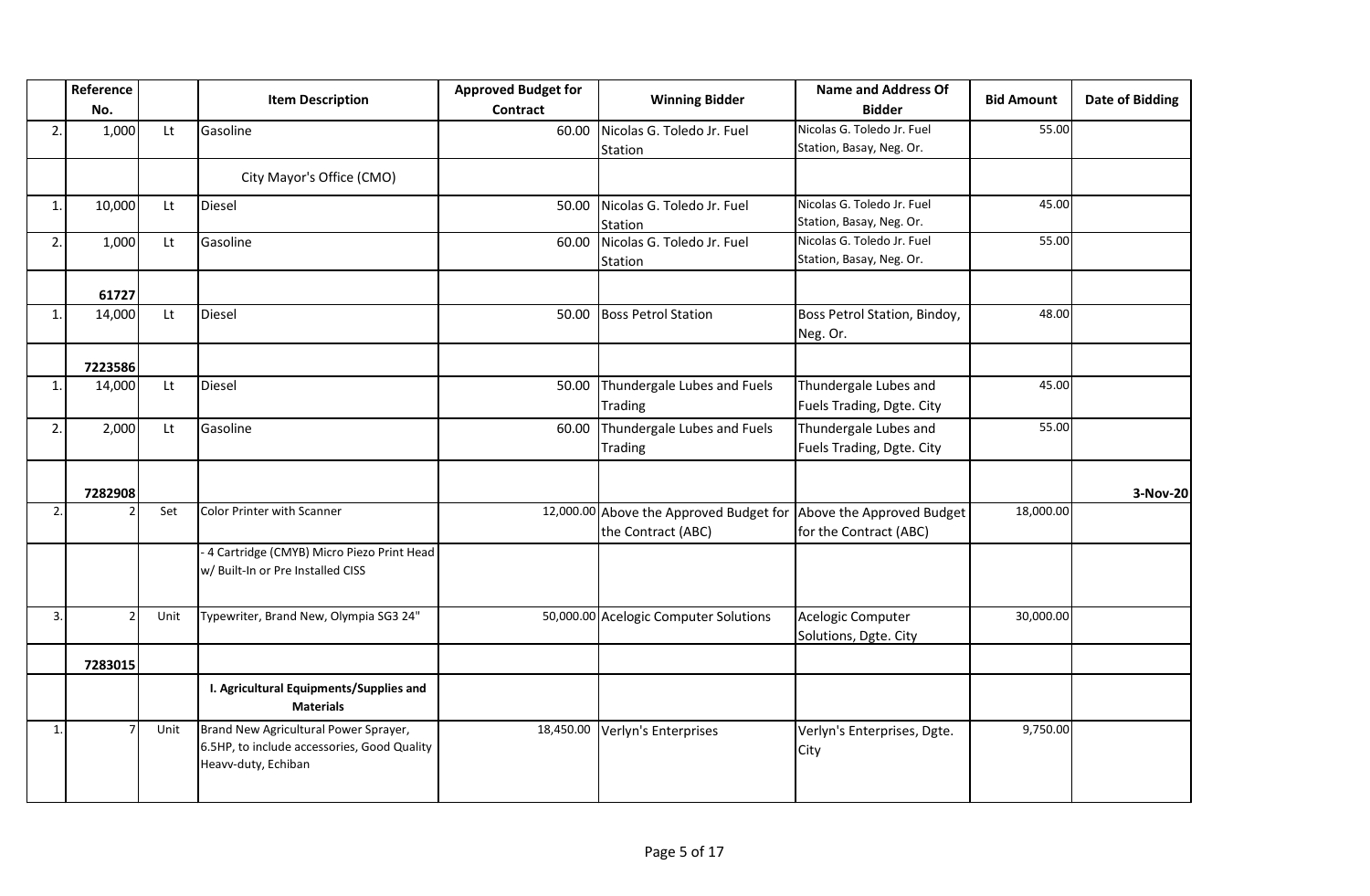|              | Reference<br>No. |        | <b>Item Description</b>                                                                            | <b>Approved Budget for</b><br>Contract | <b>Winning Bidder</b>         | <b>Name and Address Of</b><br><b>Bidder</b> | <b>Bid Amount</b> | <b>Date of Bidding</b> |
|--------------|------------------|--------|----------------------------------------------------------------------------------------------------|----------------------------------------|-------------------------------|---------------------------------------------|-------------------|------------------------|
| 2.           | 8                | Unit   | Power Hose (Power Sprayer Compatible)<br>100 mtrs./unit. Good Quality                              |                                        | 3,300.00 AC/DC Enterprises    | AC/DC Enterprises, Dgte.<br>City            | 3,295.00          |                        |
| 3.           | 32               | Unit   | Knapsack sprayer (steel type) 16 Itrs. Cap.,<br>Good Quality Heavy-duty                            |                                        | 4,000.00 Verlyn's Enterprises | Verlyn's Enterprises, Dgte.<br>City         | 3,620.00          |                        |
| $\mathbf{4}$ |                  | Unit   | Grass Cutter, Heavy-duty (Petrol fuel- fed, 2<br>stroke) Good Quality, Kawasaki                    | 16,450.00                              | Verlyn's Enterprises          | Verlyn's Enterprises, Dgte.<br>City         | 9,907.00          |                        |
| 5.           | 50               | Drum   | Empty Plastic Drums, blue color, 200 Itrs.<br>Cap. Good Quality with Intact Covers on<br>both ends |                                        | 2,500.00 Verlyn's Enterprises | Verlyn's Enterprises, Dgte.<br>City         | 2,421.00          |                        |
| 6.           | 35               | Pc     | Hard Hat (plastic), good quality, MT                                                               |                                        | 210.00 Verlyn's Enterprises   | Verlyn's Enterprises, Dgte.<br>City         | 115.00            |                        |
|              | 35               | Pair   | Rainboots, Heavy-duty, various sizes, Camel                                                        |                                        | 300.00 Verlyn's Enterprises   | Verlyn's Enterprises, Dgte.<br>City         | 288.00            |                        |
| 8.           | 33               | bot/lt | Rechargeable Head Lamp Heavy-duty,<br>Good Quality, OEM                                            |                                        | 480.00 Verlyn's Enterprises   | Verlyn's Enterprises, Dgte.<br>City         | 395.00            |                        |
| 9.           | 35               | Pc     | N95 face mask, heavy-duty good quality,<br>3M                                                      |                                        | 190.00 Verlyn's Enterprises   | Verlyn's Enterprises, Dgte.<br>City         | 149.00            |                        |
| 10.          | 35               | Pc     | Safety Eyewear/Ear protector, Ingco                                                                |                                        | 385.00 Verlyn's Enterprises   | Verlyn's Enterprises, Dgte.<br>City         | 248.00            |                        |
| 11.          | 35               | Pair   | Rubber gloves, good quality, heavy-duty                                                            | 65.00                                  | Verlyn's Enterprises          | Verlyn's Enterprises, Dgte.<br>City         | 51.00             |                        |
| 12.          | 35               | Pc     | Rain coat, Poncho type, heavy-duty, good<br>quality                                                |                                        | 300.00 AC/DC Enterprises      | AC/DC Enterprises, Dgte.<br>City            | 295.00            |                        |
| 13.          | 10               | Bag    | Rice/Corn Bran at 50 kg./bag (for insect<br><b>Baiting System)</b>                                 |                                        | 1,285.52 AC/DC Enterprises    | AC/DC Enterprises, Dgte.<br>City            | 1,280.00          |                        |
|              |                  |        | <b>II. Other Agricultural Supplies</b>                                                             |                                        |                               |                                             |                   |                        |
| 14.          | 40               | Pack   | Sevin 85 WP                                                                                        | 319.00 No bid                          |                               | No bid                                      | None              |                        |
| 15.          | 40               | Pack   | Lannate 40 SP                                                                                      | 577.50 No bid                          |                               | No bid                                      | None              |                        |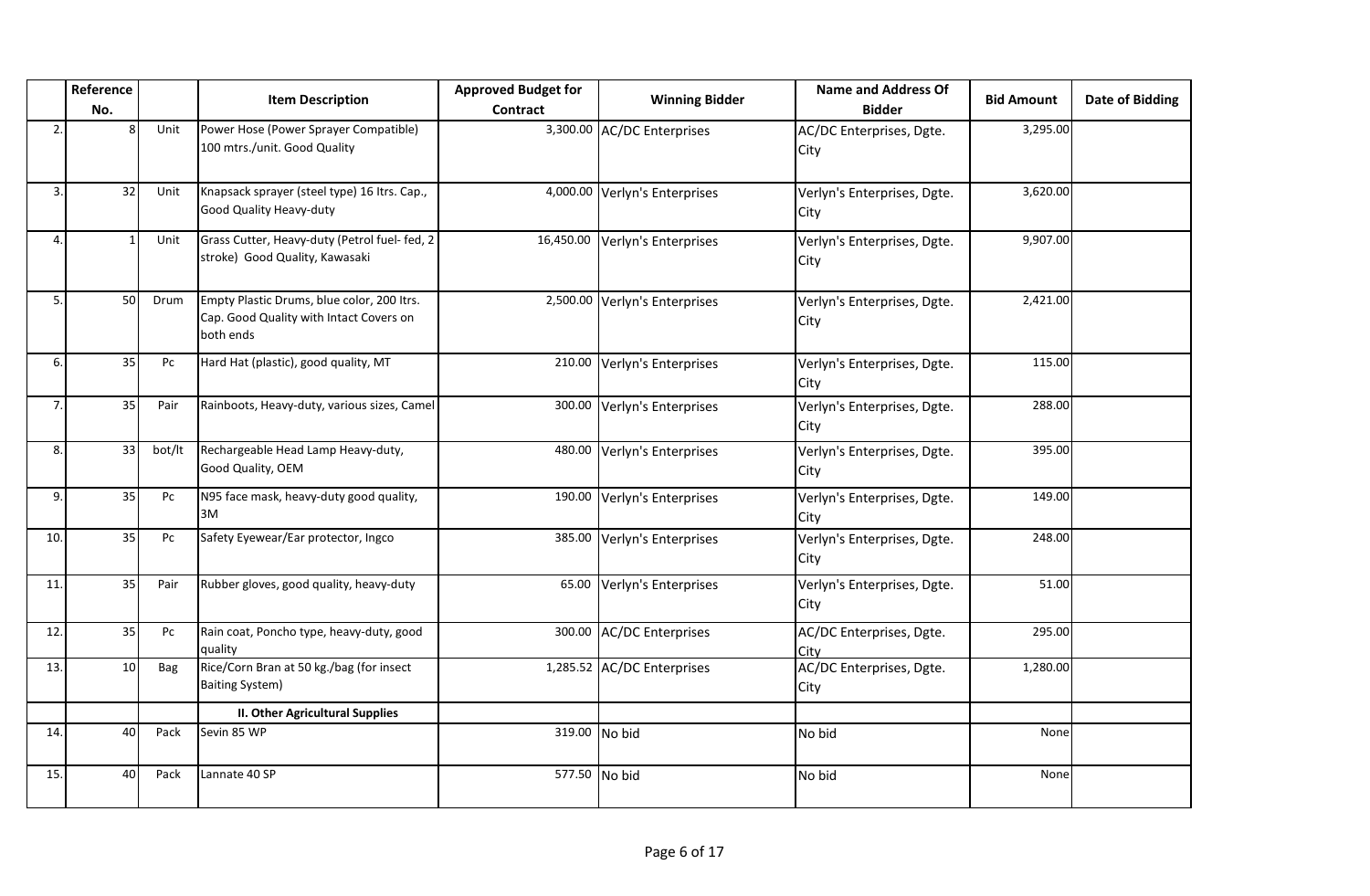|                 | Reference<br>No. |        | <b>Item Description</b>                   | <b>Approved Budget for</b><br><b>Contract</b> | <b>Winning Bidder</b>         | <b>Name and Address Of</b><br><b>Bidder</b> | <b>Bid Amount</b> | <b>Date of Bidding</b> |
|-----------------|------------------|--------|-------------------------------------------|-----------------------------------------------|-------------------------------|---------------------------------------------|-------------------|------------------------|
| 16.             | 50               | bot/lt | Karate 2.5 EC                             | 1,149.50 No bid                               |                               | No bid                                      | None              |                        |
| 17.             | 33               | bot/lt | Bida 2.5 EC                               |                                               | 682.00 No bid                 | No bid                                      | None              |                        |
| 18.             | 31               | bot/lt | Magnum 5 EC                               |                                               | 445.50 No bid                 | No bid                                      | None              |                        |
| 19.             | 32               | bot/lt | Pennant 500 EC                            |                                               | 852.50 No bid                 | No bid                                      | None              |                        |
| 20.             | 32               | bot/lt | Salvo 50 EC                               |                                               | 808.50 No bid                 | No bid                                      | None              |                        |
| $\overline{21}$ | 35               | bot/lt | Vindex                                    |                                               | 935.75 No bid                 | No bid                                      | None              |                        |
|                 | 7283033          |        |                                           |                                               |                               |                                             |                   |                        |
| $\mathbf{1}$    |                  | Box    | Sign pen, BX-V7, blue, Pilot              |                                               | 1,300.00 Verlyn's Enterprises | Verlyn's Enterprises, Dgte.<br>City         | 817.00            |                        |
| 2.              | 5                | Box    | Sign pen, BX-V7, black, Pilot             |                                               | 1,300.00 Verlyn's Enterprises | Verlyn's Enterprises, Dgte.<br>City         | 817.00            |                        |
| 3.              | 10 <sup>1</sup>  | Pad    | Adhesive notepad, 2"x3"                   | 50.00                                         | Verlyn's Enterprises          | Verlyn's Enterprises, Dgte.<br>City         | 37.00             |                        |
| 4.              | 10               | Box    | Clip, back fold, 1" wide                  | 60.00                                         | Verlyn's Enterprises          | Verlyn's Enterprises, Dgte.<br>City         | 55.35             |                        |
| 5.              |                  | Box    | Strong elastic rubber band, 70mm, #20-#30 |                                               | 150.00 AC/DC Enterprises      | AC/DC Enterprises, Dgte.<br>City            | 149.00            |                        |
| 6.              | $6 \mid$         | Box    | Pencil with eraser, high quality, Mongol  |                                               | 110.00 AC/DC Enterprises      | AC/DC Enterprises, Dgte.<br>City            | 109.00            |                        |
| 7.              | 10               | Pc     | Correction tape, high quality, 10 meters  | 80.00                                         | Verlyn's Enterprises          | Verlyn's Enterprises, Dgte.<br>City         | 47.00             |                        |
| 8.              | 5                | Doz    | Folder, long, white                       |                                               | 100.00 Verlyn's Enterprises   | Verlyn's Enterprises, Dgte.<br>City         | 66.00             |                        |
| 9.              | 3                | Doz    | Folder, short, white                      | 80.00                                         | Verlyn's Enterprises          | Verlyn's Enterprises, Dgte.<br>City         | 65.00             |                        |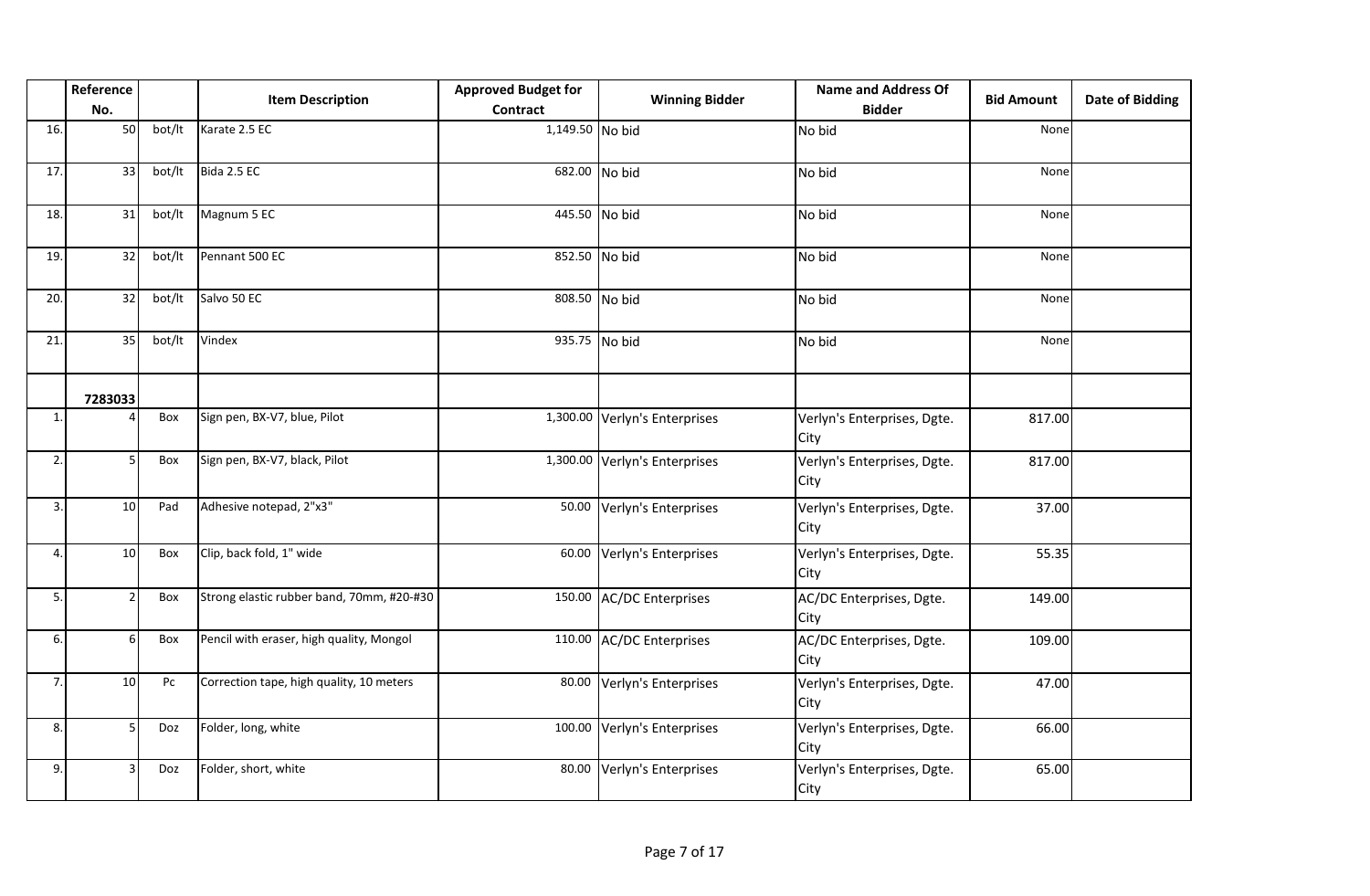|     | Reference<br>No. |                        | <b>Item Description</b>                                | <b>Approved Budget for</b><br>Contract | <b>Winning Bidder</b>       | <b>Name and Address Of</b><br><b>Bidder</b> | <b>Bid Amount</b> | <b>Date of Bidding</b> |
|-----|------------------|------------------------|--------------------------------------------------------|----------------------------------------|-----------------------------|---------------------------------------------|-------------------|------------------------|
| 10. | -6               | Doz                    | Envelope, documentary, long, brown                     | 100.00                                 | Verlyn's Enterprises        | Verlyn's Enterprises, Dgte.<br>City         | 66.00             |                        |
| 11. | 3                | Doz                    | Envelope, documentary, short, brown                    | 70.00                                  | Verlyn's Enterprises        | Verlyn's Enterprises, Dgte.<br>City         | 65.00             |                        |
| 12. | 30 <sup>°</sup>  | Pc                     | Expanding folder, green                                | 30.00                                  | Verlyn's Enterprises        | Verlyn's Enterprises, Dgte.<br>City         | 20.00             |                        |
| 13. | 5                | Pack                   | Colored paper, soft green plain, 20 sheets<br>per pack | 90.00                                  | Verlyn's Enterprises        | Verlyn's Enterprises, Dgte.<br>City         | 52.20             |                        |
| 14. | 6                | Pack                   | Photo paper, glossy, A4, pack of 20                    | 100.00                                 | Verlyn's Enterprises        | Verlyn's Enterprises, Dgte.<br>City         | 90.00             |                        |
| 15. | 30               | Ream                   | Bond paper, subs, 20, long                             | 400.00                                 | Verlyn's Enterprises        | Verlyn's Enterprises, Dgte.<br>City         | 267.00            |                        |
| 16. | 20               | Ream                   | Bond paper, subs, 20, short                            | 350.00                                 | Verlyn's Enterprises        | Verlyn's Enterprises, Dgte.<br>City         | 245.00            |                        |
| 17. | $\overline{2}$   | Doz                    | highlighter, green and yellow                          | 550.00                                 | Verlyn's Enterprises        | Verlyn's Enterprises, Dgte.<br>City         | 540.00            |                        |
| 18. | $\Delta$         | $\mathsf{P}\mathsf{C}$ | water-well paste                                       | 80.00                                  | Verlyn's Enterprises        | Verlyn's Enterprises, Dgte.<br>City         | 65.80             |                        |
| 19. |                  | Bot                    | Glue, all-purpose, 200-400 grams                       | 400.00                                 | Verlyn's Enterprises        | Verlyn's Enterprises, Dgte.<br>City         | 135.00            |                        |
| 20. | 5                | Pc                     | Duct tape, gray                                        |                                        | 160.00 Verlyn's Enterprises | Verlyn's Enterprises, Dgte.<br>City         | 140.00            |                        |
| 21. | 8                | Bot                    | Epson ink, black refill, 664                           | 400.00                                 | Verlyn's Enterprises        | Verlyn's Enterprises, Dgte.<br>City         | 338.00            |                        |
| 22. | 5                | Bot                    | Epson ink, yellow-refill, 664                          | 400.00                                 | Verlyn's Enterprises        | Verlyn's Enterprises, Dgte.<br>City         | 360.00            |                        |
| 23. | 5                | Bot                    | Epson ink, magenta-refill, 664                         | 400.00                                 | Verlyn's Enterprises        | Verlyn's Enterprises, Dgte.<br>City         | 360.00            |                        |
| 24. |                  | Bot                    | Epson ink, cyan, refill, 664                           | 400.00                                 | Verlyn's Enterprises        | Verlyn's Enterprises, Dgte.<br>City         | 360.00            |                        |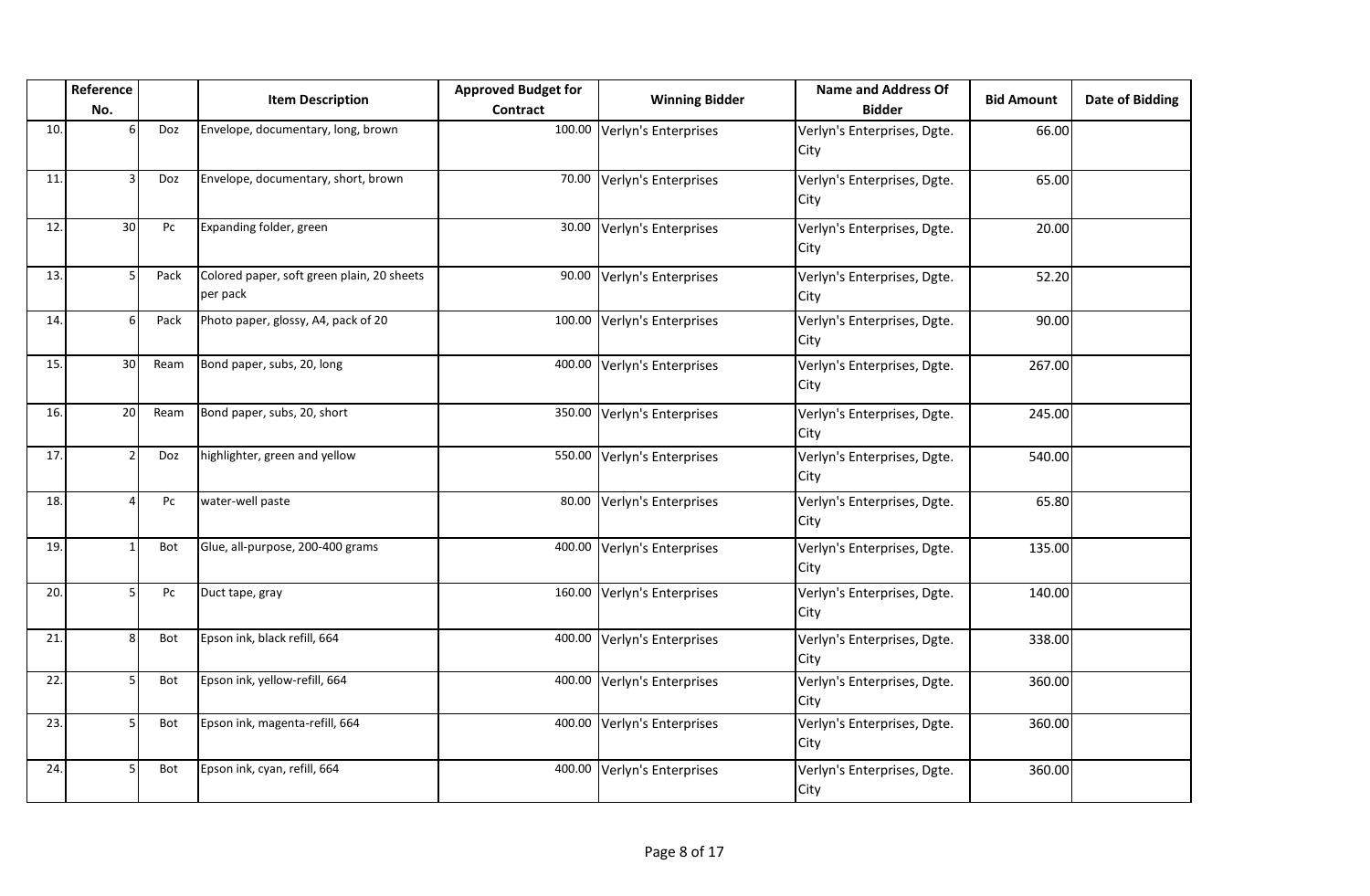|     | Reference<br>No. |      | <b>Item Description</b>                        | <b>Approved Budget for</b><br>Contract | <b>Winning Bidder</b>         | <b>Name and Address Of</b><br><b>Bidder</b> | <b>Bid Amount</b> | <b>Date of Bidding</b> |
|-----|------------------|------|------------------------------------------------|----------------------------------------|-------------------------------|---------------------------------------------|-------------------|------------------------|
| 25. |                  | Pc   | Certificate frame, 8.5"x 11", wood             |                                        | 150.00 Verlyn's Enterprises   | Verlyn's Enterprises, Dgte.<br>City         | 138.00            |                        |
| 26. | $\mathbf 1$      | Box  | <b>Correction Pen</b>                          |                                        | 1,000.00 Verlyn's Enterprises | Verlyn's Enterprises, Dgte.<br>City         | 885.00            |                        |
| 27. |                  | Doz  | Plastic envelope, long                         | 150.00                                 | Verlyn's Enterprises          | Verlyn's Enterprises, Dgte.<br>City         | 132.00            |                        |
| 28. |                  | Box  | Fastener, plastic                              | 80.00                                  | Verlyn's Enterprises          | Verlyn's Enterprises, Dgte.<br>City         | 48.00             |                        |
| 29. |                  | Box  | Fastener, Metal, long                          |                                        | 150.00 Verlyn's Enterprises   | Verlyn's Enterprises, Dgte.<br>City         | 137.00            |                        |
| 30. |                  | Box  | Marker, permanent, broad type, black           |                                        | 1,000.00 Verlyn's Enterprises | Verlyn's Enterprises, Dgte.<br>City         | 595.00            |                        |
| 31. | 6                | Bot  | Stamp pad INK, blue                            | 80.00                                  | Verlyn's Enterprises          | Verlyn's Enterprises, Dgte.<br>City         | 48.00             |                        |
| 32. | 8                | Box  | Staple wire, no. 35                            |                                        | 100.00 Verlyn's Enterprises   | Verlyn's Enterprises, Dgte.<br>City         | 72.00             |                        |
| 33. | 10               | Pc   | Transparent Tape, 2 inches. up to 50<br>meters | 80.00                                  | Verlyn's Enterprises          | Verlyn's Enterprises, Dgte.<br>City         | 68.50             |                        |
| 34. |                  | Box  | White board marker, black                      |                                        | 800.00 Verlyn's Enterprises   | Verlyn's Enterprises, Dgte.<br>City         | 732.00            |                        |
| 35. | .5               | Box  | Regular Sign Pen, blue                         | 800.00                                 | Verlyn's Enterprises          | Verlyn's Enterprises, Dgte.<br>City         | 497.00            |                        |
| 36. | .5               | Box  | Regular Sign Pen, black                        | 800.00                                 | Verlyn's Enterprises          | Verlyn's Enterprises, Dgte.<br>City         | 497.00            |                        |
|     | 7283098          |      |                                                |                                        |                               |                                             |                   |                        |
| 1   | 10               | Ream | Bond Paper 8 1/2 x 14, Substance 20,<br>Cactus |                                        | 280.00 Verlyn's Enterprises   | Verlyn's Enterprises, Dgte.<br>City         | 277.00            |                        |
| 2.  | 100              | Ream | Book Paper substance 20 (long), A1             |                                        | 265.00 Verlyn's Enterprises   | Verlyn's Enterprises, Dgte.<br>City         | 253.00            |                        |
| 3.  | 100              | Ream | Book Paper substance 20 (short), A1            |                                        | 250.00 Verlyn's Enterprises   | Verlyn's Enterprises, Dgte.<br>City         | 230.00            |                        |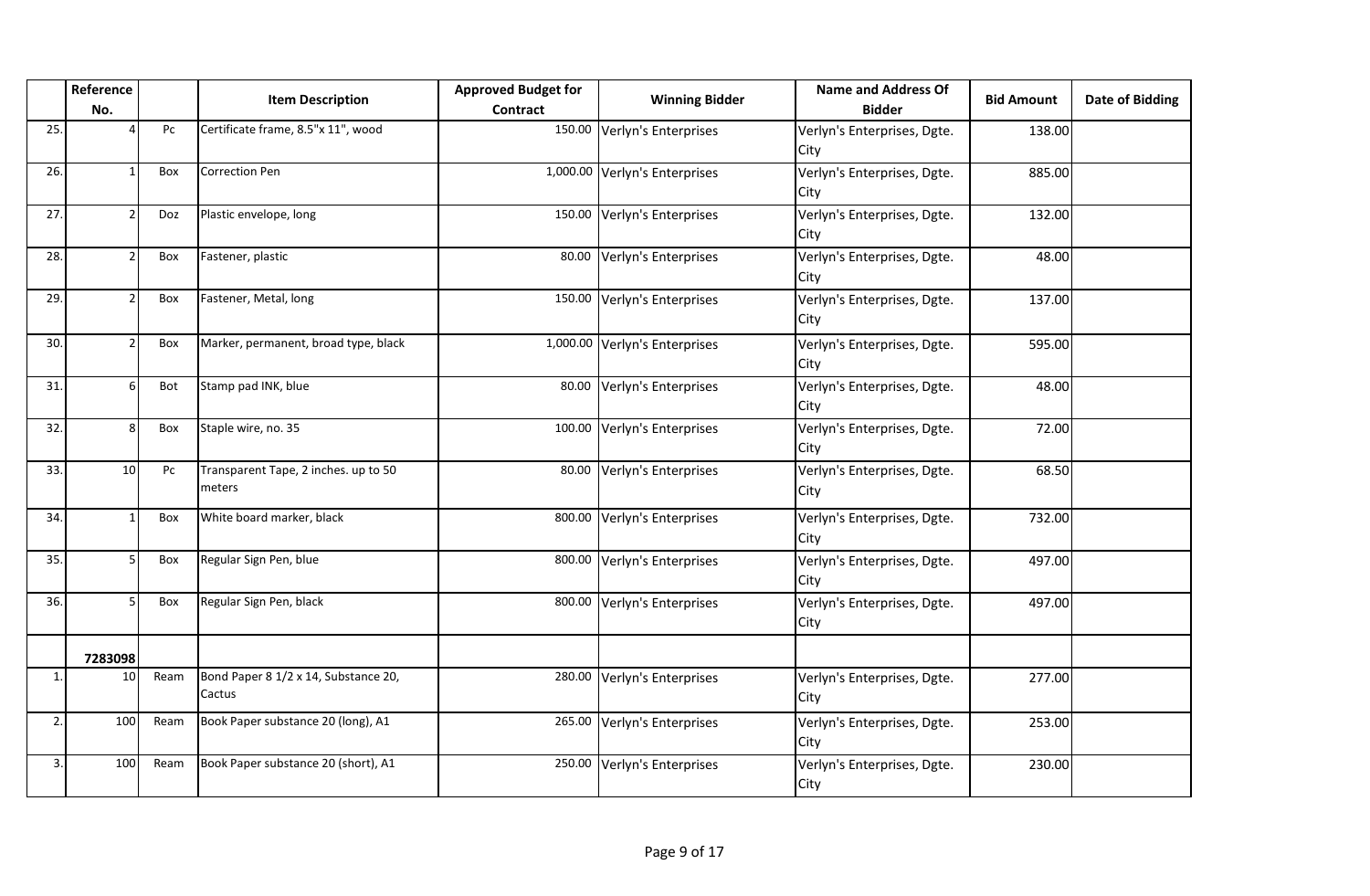|     | Reference<br>No. |     | <b>Item Description</b>                                          | <b>Approved Budget for</b><br>Contract | <b>Winning Bidder</b>       | <b>Name and Address Of</b><br><b>Bidder</b> | <b>Bid Amount</b> | <b>Date of Bidding</b> |
|-----|------------------|-----|------------------------------------------------------------------|----------------------------------------|-----------------------------|---------------------------------------------|-------------------|------------------------|
| 4   |                  | Box | Ball pen (box of 50's), best quality (black &<br>blue)           |                                        | 350.00 Verlyn's Enterprises | Verlyn's Enterprises, Dgte.<br>City         | 309.00            |                        |
| 5.  | 2,000            | Pc  | Brown envelope, shiny (long)                                     |                                        | 6.00 Verlyn's Enterprises   | Verlyn's Enterprises, Dgte.<br>City         | 4.90              |                        |
| 6.  | 100              | Pc  | Brown envelope, shiny (short)                                    |                                        | 4.00 Verlyn's Enterprises   | Verlyn's Enterprises, Dgte.<br>City         | 3.80              |                        |
| 7.  | $\overline{2}$   | Box | Carbon Paper, non-smudge (black & blue),<br><b>TM</b>            | 860.00                                 | Verlyn's Enterprises        | Verlyn's Enterprises, Dgte.<br>City         | 650.00            |                        |
| 8.  | 100              | Pc  | Cartolina, good quality (assorted color)                         |                                        | 8.00 Verlyn's Enterprises   | Verlyn's Enterprises, Dgte.<br>City         | 7.80              |                        |
| 9.  | 12               | Pc  | Columnar Notebook, 22 columns                                    |                                        | 70.00 Verlyn's Enterprises  | Verlyn's Enterprises, Dgte.<br>City         | 63.70             |                        |
| 10. | 100              | Pc  | Correction tape, good quality, TM, HBW                           | 25.00                                  | Verlyn's Enterprises        | Verlyn's Enterprises, Dgte.<br>City         | 23.40             |                        |
| 11. | $\mathbf{1}$     | Box | Correspondence envelope (box of 500),<br>long                    |                                        | 400.00 AC/DC Enterprises    |                                             | 395.00            |                        |
| 12. | 10               | Pc  | Document keeper, hard box (green) long                           |                                        | 175.00 Verlyn's Enterprises | Verlyn's Enterprises, Dgte.<br>City         | 167.00            |                        |
| 13. | 12               | Bot | Epson ink refill, T6641 (black) genuine,<br>70 <sub>ml</sub>     |                                        | 350.00 Verlyn's Enterprises | Verlyn's Enterprises, Dgte.<br>City         | 338.00            |                        |
| 14. | 3                | Bot | Epson ink refill, T6642 (cyan) genuine, 70ml                     |                                        | 350.00 Verlyn's Enterprises | Verlyn's Enterprises, Dgte.<br>City         | 344.00            |                        |
| 15. | 3                | Bot | Epson ink refill, T6644 (yellow)genuine,<br>70ml                 |                                        | 350.00 Verlyn's Enterprises | Verlyn's Enterprises, Dgte.<br>City         | 344.00            |                        |
| 16. | 250              | Pc  | Expanding envelope, long, shiny, elastic tie<br>(yellow & green) | 18.00                                  | Verlyn's Enterprises        | Verlyn's Enterprises, Dgte.<br>City         | 16.00             |                        |
| 17. | 2,000            | Pc  | Folder 14 points, shiny, white (long)                            |                                        | 6.00 Verlyn's Enterprises   | Verlyn's Enterprises, Dgte.<br>City         | 5.20              |                        |
| 18. | 100              | Pc  | Folder 14 points, shiny, white (short)                           |                                        | 4.00 AC/DC Enterprises      | AC/DC Enterprises, Dgte.<br>City            | 3.98              |                        |
| 19. | 50               | Pc  | Gel ink pen 0.5mm (blue & black)                                 | 26.00                                  | <b>AC/DC Enterprises</b>    | AC/DC Enterprises, Dgte.<br>City            | 25.50             |                        |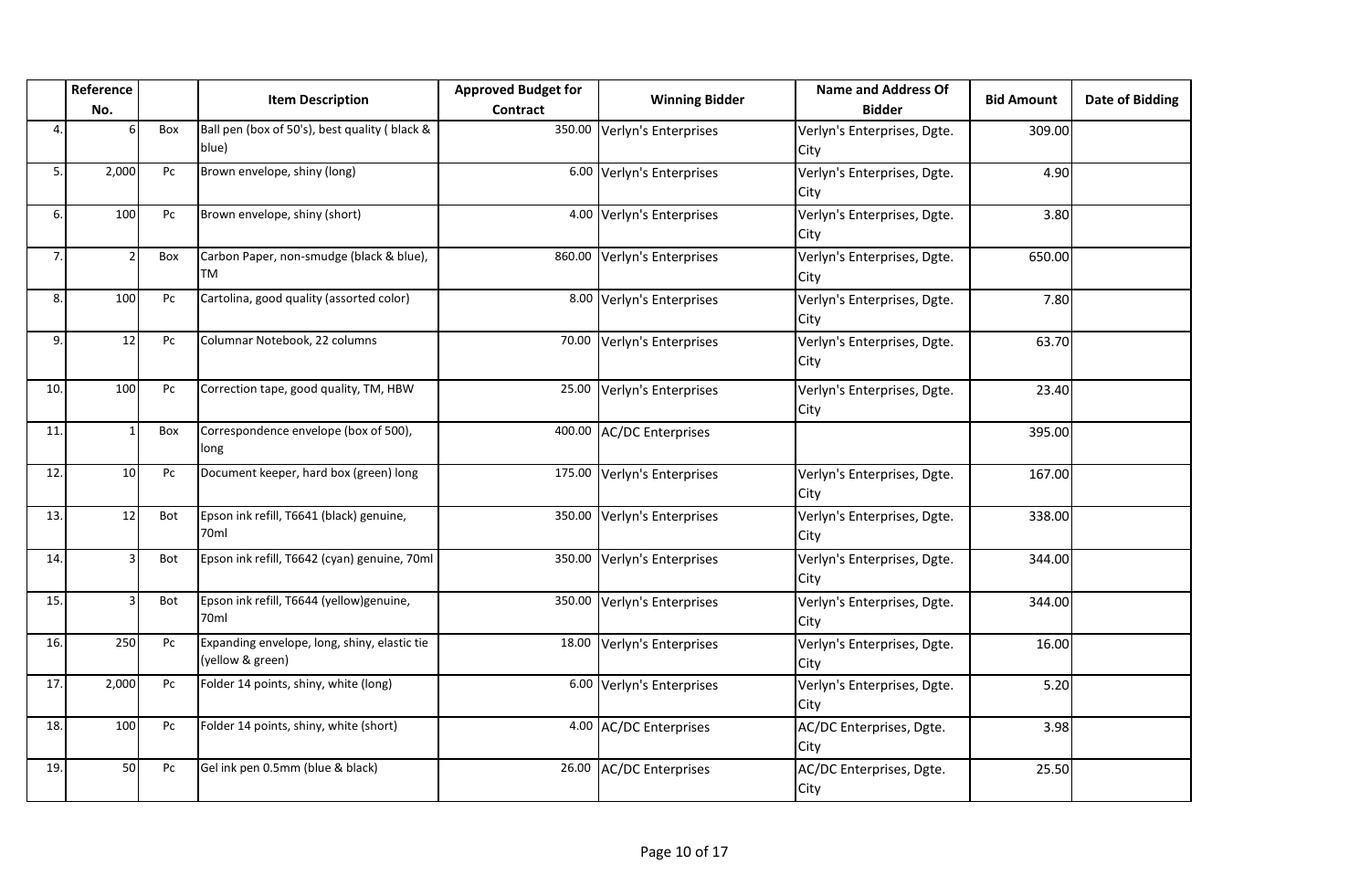|     | Reference<br>No. |             | <b>Item Description</b>                                         | <b>Approved Budget for</b><br>Contract | <b>Winning Bidder</b>                           | <b>Name and Address Of</b><br><b>Bidder</b>                            | <b>Bid Amount</b> | <b>Date of Bidding</b> |
|-----|------------------|-------------|-----------------------------------------------------------------|----------------------------------------|-------------------------------------------------|------------------------------------------------------------------------|-------------------|------------------------|
| 20. | 10               | Bot         | Glue 130g, Elmer's                                              |                                        | 55.00 AC/DC Enterprises                         | AC/DC Enterprises, Dgte.<br>City                                       | 54.50             |                        |
| 21. | 8                | Pc          | Highlighter (yellow), Stabilo                                   | 50.00                                  | Verlyn's Enterprises                            | Verlyn's Enterprises, Dgte.<br>City                                    | 46.80             |                        |
| 22. | 20               | Roll        | Masking tape (1") big                                           | 30.00                                  | <b>AC/DC</b> Enterprises                        | AC/DC Enterprises, Dgte.<br>City                                       | 29.55             |                        |
| 23. | 5                | boxes       | Pentel pen (box of 12's), broad, best quality<br>(black), Pilot |                                        | 540.00 Verlyn's Enterprises                     | Verlyn's Enterprises, Dgte.<br>City                                    | 538.00            |                        |
| 24. | $\mathcal{P}$    | <b>Bot</b>  | Pentel pen Ink refill (black)                                   | 90.00                                  | Verlyn's Enterprises                            | Verlyn's Enterprises, Dgte.<br>City                                    | 86.00             |                        |
| 25. | 160              | Pc          | Permanent marker, twin tip (sharpie fine,<br>ultra fine), Pilot | 50.00                                  | Verlyn's Enterprises                            | Verlyn's Enterprises, Dgte.<br>City                                    | 37.00             |                        |
| 26. | 15               | <b>Book</b> | Record book (cloth bound), 300 pages                            |                                        | 450.00 Verlyn's Enterprises                     | Verlyn's Enterprises, Dgte.<br>City                                    | 440.00            |                        |
| 27. | 15               | <b>Book</b> | Record book (cloth bound), 500 pages                            |                                        | 500.00 AC/DC Enterprises                        | AC/DC Enterprises, Dgte.<br>City                                       | 495.00            |                        |
| 28. | -1               | Bot         | Stamp pad ink refill (purple), HBW                              |                                        | 100.00 Verlyn's Enterprises                     | Verlyn's Enterprises, Dgte.<br>City                                    | 60.00             |                        |
| 29. | 16               | Box         | Staple wire #10 (box of 12's), Max                              |                                        | 180.00 Verlyn's Enterprises                     | Verlyn's Enterprises, Dgte.<br>City                                    | 156.00            |                        |
| 30. | 25               | Box         | Staple wire standard #35, TM                                    | 48.00                                  | Verlyn's Enterprises                            | Verlyn's Enterprises, Dgte.<br>City                                    | 40.00             |                        |
| 31. | 50               | Roll        | Tape, transparent (2") w/ usable length of<br>24mm              | 30.00                                  | <b>AC/DC Enterprises</b>                        | AC/DC Enterprises, Dgte.<br>City                                       | 29.75             |                        |
|     | 7283113          |             |                                                                 |                                        |                                                 |                                                                        |                   |                        |
| 1.  |                  | Unit        | <b>BIOSAFETY CABINET, Narang, USA with</b><br><b>Brochure</b>   |                                        | 450,000.00 Juniper 3 Procurement<br>Corporation | Juniper 3 Procurement<br>Corporation, Muntinlupa City,<br>Metro Manila | 447,777.00        |                        |
|     |                  |             | Internal & External (W*D*H) :<br>1150*600*660mm, 300*750*2250mm |                                        |                                                 |                                                                        |                   |                        |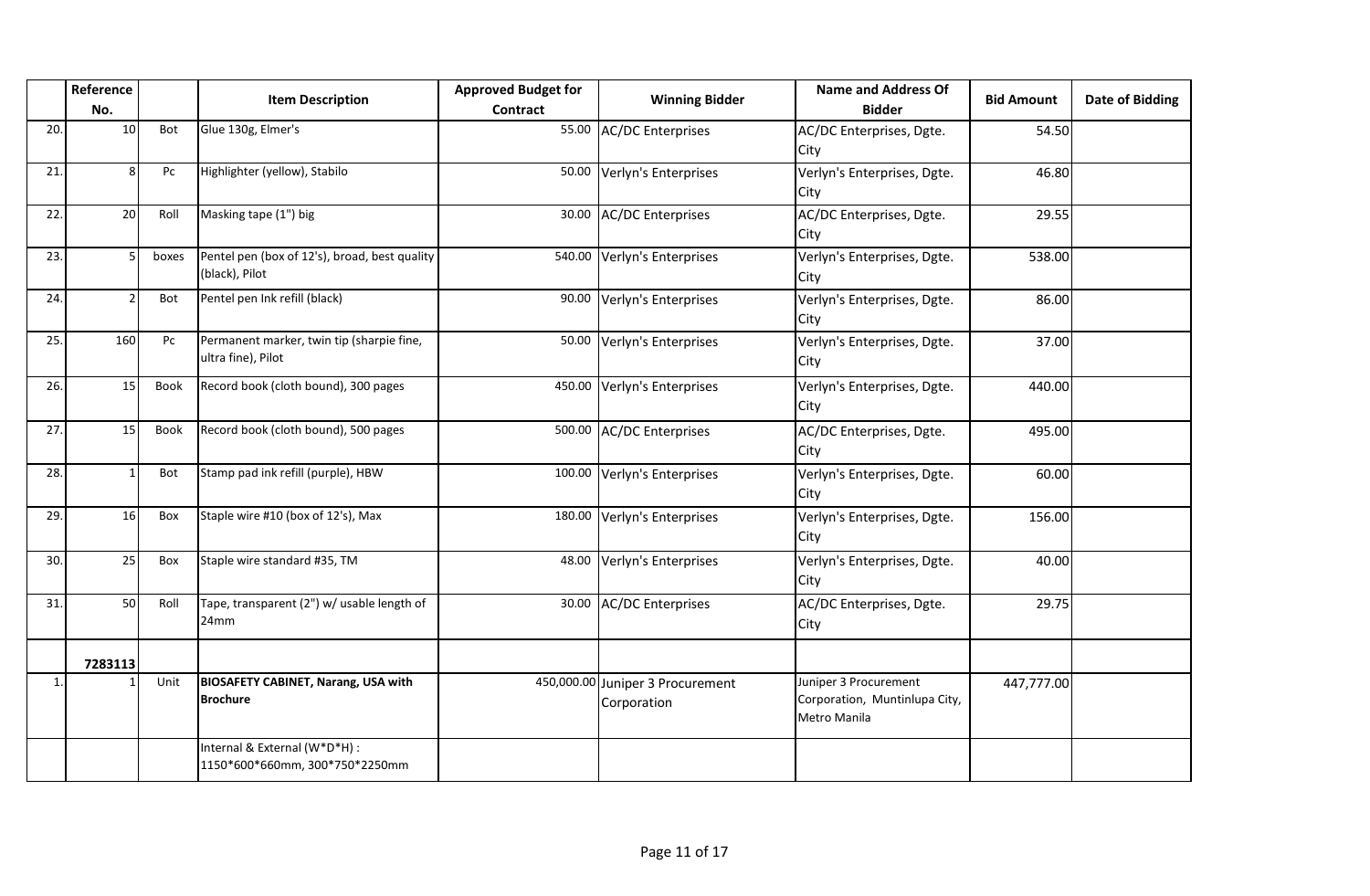| Reference<br><b>Item Description</b><br>No. |                                                                                                                                                                          | <b>Approved Budget for</b><br><b>Contract</b> | <b>Winning Bidder</b> | <b>Name and Address Of</b><br><b>Bidder</b> | <b>Bid Amount</b> | <b>Date of Bidding</b> |
|---------------------------------------------|--------------------------------------------------------------------------------------------------------------------------------------------------------------------------|-----------------------------------------------|-----------------------|---------------------------------------------|-------------------|------------------------|
|                                             | Tested Opening: Safety Height 200mm(8*)                                                                                                                                  |                                               |                       |                                             |                   |                        |
|                                             | Maximum Opening: 420mm (17*)                                                                                                                                             |                                               |                       |                                             |                   |                        |
|                                             | Inflow Velocity: 0.5±0.025 m/s                                                                                                                                           |                                               |                       |                                             |                   |                        |
|                                             | Downflow Velocity: 0.33±0.025 m/s                                                                                                                                        |                                               |                       |                                             |                   |                        |
|                                             | HEPA Filter: Two, 99.999% efficiency at<br>0.3µm. Filter life indicator.                                                                                                 |                                               |                       |                                             |                   |                        |
|                                             | Front Window: Motorized. Two-layer<br>laminated toughened glass > 5mm. Anti UV.                                                                                          |                                               |                       |                                             |                   |                        |
|                                             | Noise: EN12469 < 58dB / NSF49 < 61dB                                                                                                                                     |                                               |                       |                                             |                   |                        |
|                                             | UV Lamp: 30W*1, UV timer, UV life<br>indicator, emission of 253.7 nanometers<br>for most efficient decontamination                                                       |                                               |                       |                                             |                   |                        |
|                                             | Illuminating Lamp: LED lamp; 14W*2;<br>$\geq$ 1000Lux                                                                                                                    |                                               |                       |                                             |                   |                        |
|                                             | Consumption: 800W                                                                                                                                                        |                                               |                       |                                             |                   |                        |
|                                             | Waterproof Sockets: Two, total load of two<br>sockets: 500W                                                                                                              |                                               |                       |                                             |                   |                        |
|                                             | Display: LCD display: exhaust filter and<br>downflow filter pressure, filter and UV, UV<br>lamp working time, inflow and downflow<br>velocity, filter life, humidity and |                                               |                       |                                             |                   |                        |
|                                             | Control System : Microprocessor                                                                                                                                          |                                               |                       |                                             |                   |                        |
|                                             | Airflow System : 70% air recirculation, 30%<br>air exhaust                                                                                                               |                                               |                       |                                             |                   |                        |
|                                             | Visual and Audio Alarm: Filter<br>replacement, window over height,<br>abnormal air flow velocity                                                                         |                                               |                       |                                             |                   |                        |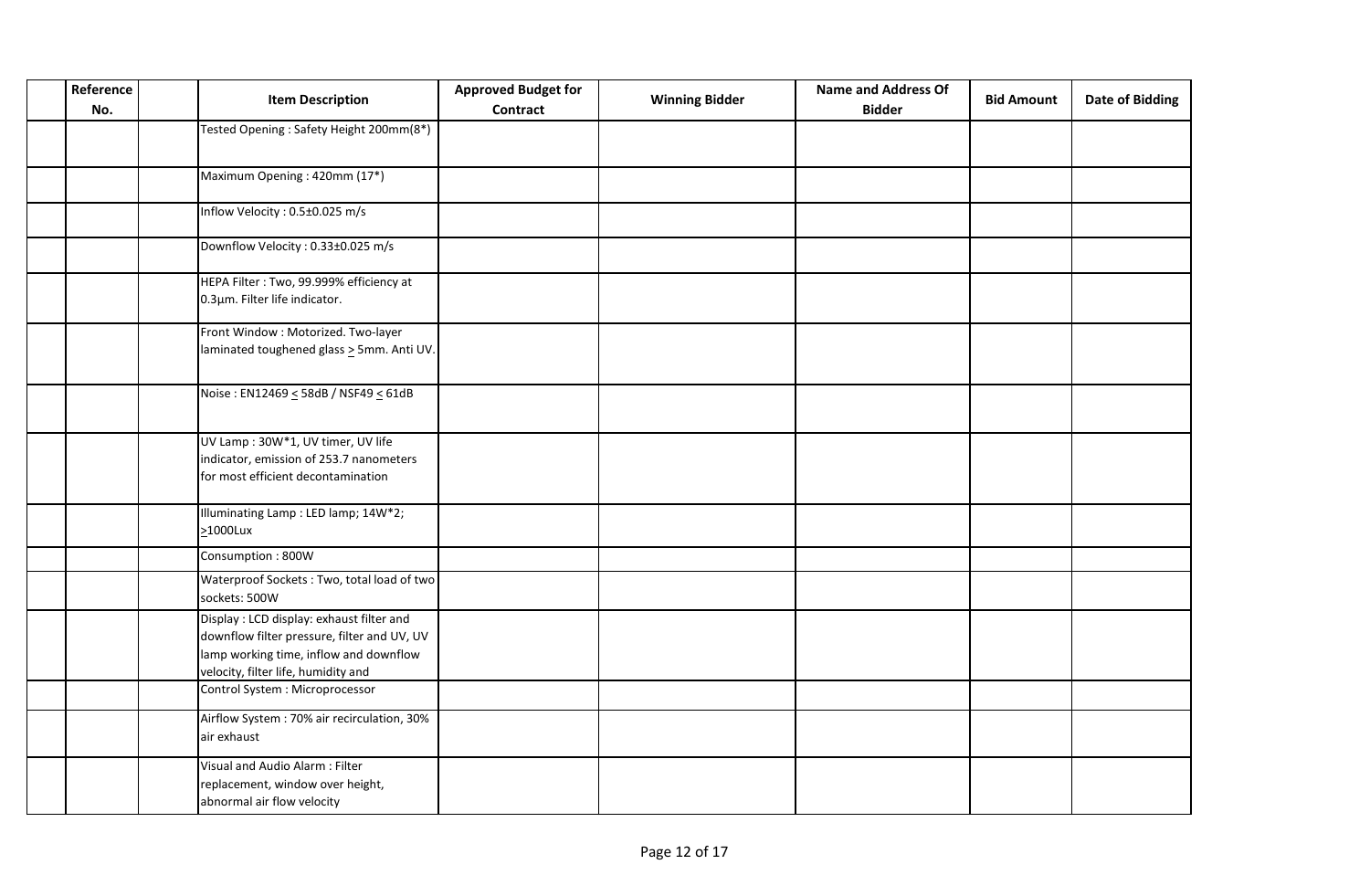|              | Reference<br>No. |      | <b>Approved Budget for</b><br><b>Winning Bidder</b><br><b>Item Description</b><br><b>Contract</b> |                 | <b>Name and Address Of</b><br><b>Bidder</b> | <b>Bid Amount</b>                        | <b>Date of Bidding</b> |  |
|--------------|------------------|------|---------------------------------------------------------------------------------------------------|-----------------|---------------------------------------------|------------------------------------------|------------------------|--|
|              |                  |      | Work Zone: 304 stainless steel,                                                                   |                 |                                             |                                          |                        |  |
|              |                  |      | Material: Main Body: Cold-rolled and steel<br>with anti-bacteria powder coating.                  |                 |                                             |                                          |                        |  |
|              |                  |      | Work Surface Height: 750mm                                                                        |                 |                                             |                                          |                        |  |
|              |                  |      | Caster: Footmaster caster                                                                         |                 |                                             |                                          |                        |  |
|              |                  |      | Power Supply: AC220V+10%, 50/60Hz;<br>110V+10%, 60Hz                                              |                 |                                             |                                          |                        |  |
|              |                  |      | Warranty: 1 year for parts and 2 years for<br>Labor                                               |                 |                                             |                                          |                        |  |
|              | 7283143          |      |                                                                                                   |                 |                                             |                                          |                        |  |
| $\mathbf{1}$ |                  | Unit | Automated External Defibrillator (AED),<br>Adult/Pediatric; Brand: Cardi Aid                      |                 | 150,000.00 J-Sam's Link Trading             | J-Sam's Link Trading, Amlan,<br>Neg. Or. | 146,000.00             |  |
|              |                  |      | with one (1) set of Adult Pad and One (1)<br>set of Pediatric Pad.                                |                 |                                             |                                          |                        |  |
| 2.           |                  | Pc   | Head Immobilizer                                                                                  | 3,500.00 No bid |                                             | No bid                                   | None                   |  |
| 3.           | 10               | Set  | Neck Cervical Collar Adjustable Rigid Brace<br>Whiplash Disc Locked Adjustable                    |                 | 2,000.00 J-Sam's Link Trading               | J-Sam's Link Trading, Amlan,<br>Neg. Or. | 1,998.00               |  |
| 4.           | -1               | Unit | Foldable Standard Wheelchair (heavy duty)                                                         |                 | 10,000.00 J-Sam's Link Trading              | J-Sam's Link Trading, Amlan,<br>Neg. Or. | 7,550.00               |  |
| 5.           |                  | Set  | Rescue Spine Borad with spider strap<br>(lightweight)                                             |                 | 15,000.00 J-Sam's Link Trading              | J-Sam's Link Trading, Amlan,<br>Neg. Or. | 9,999.00               |  |
| 6.           | 20               | Set  | Headlamp (Water Proof), Heavy Duty                                                                |                 | 4,700.00 J-Sam's Link Trading               | J-Sam's Link Trading, Amlan,<br>Neg. Or. | 4,680.00               |  |
|              |                  |      | Max output: 1000 lumens                                                                           |                 |                                             |                                          |                        |  |
|              |                  |      | Beam Color: whitelight                                                                            |                 |                                             |                                          |                        |  |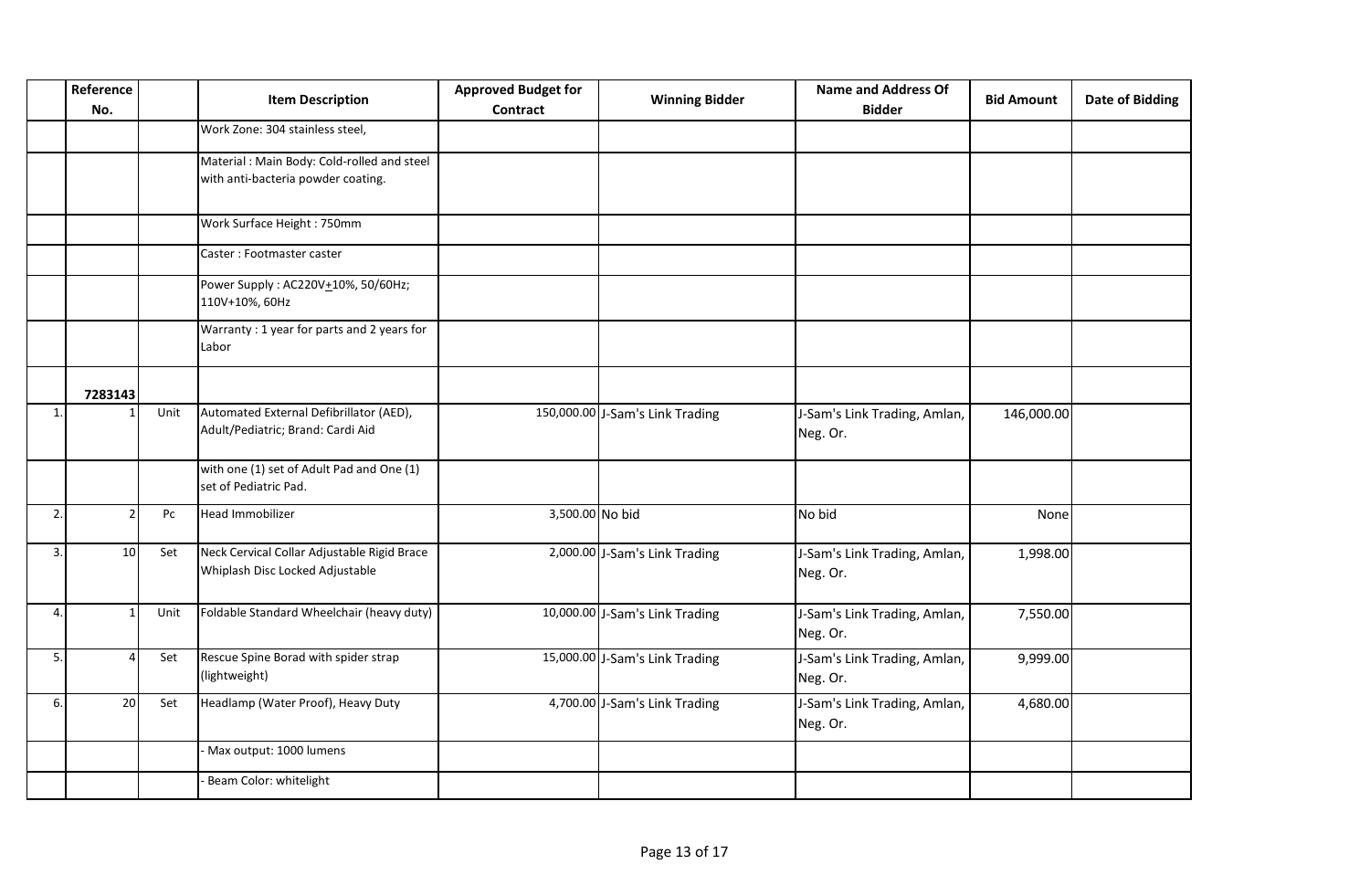|    | Reference<br>No. | <b>Item Description</b> |                                                                    | <b>Approved Budget for</b><br><b>Contract</b> | <b>Winning Bidder</b>               | <b>Name and Address Of</b><br><b>Bidder</b>                         | <b>Bid Amount</b> | <b>Date of Bidding</b> |
|----|------------------|-------------------------|--------------------------------------------------------------------|-----------------------------------------------|-------------------------------------|---------------------------------------------------------------------|-------------------|------------------------|
|    |                  |                         | Includes: Rechargeable battery and charger                         |                                               |                                     |                                                                     |                   |                        |
|    | 7239005          |                         |                                                                    |                                               |                                     |                                                                     |                   | 10-Nov-20              |
| 1. |                  | Unit                    | Motor Grader, Brand New, LIUGONG<br>CLG414 China                   |                                               | 10,000,000.00 KJMB Commercial       | KJMB Commercial, Quezon<br>City, Metro Manila                       | 8,888,000.00      |                        |
|    |                  |                         | Gen. Specs:                                                        |                                               |                                     |                                                                     |                   |                        |
|    |                  |                         | - Articulated Unit                                                 |                                               |                                     |                                                                     |                   |                        |
|    |                  |                         | - 6 cylinder diesel engine, Dongfeng/<br>Cummins DCEC 6BTAA59-C160 |                                               |                                     |                                                                     |                   |                        |
|    |                  |                         | - Minimum operating weight, 12.8 tons                              |                                               |                                     |                                                                     |                   |                        |
|    |                  |                         | - Minimum rated power, 160HP                                       |                                               |                                     |                                                                     |                   |                        |
|    |                  |                         | - Minimum Blade length, 3.6 Meter                                  |                                               |                                     |                                                                     |                   |                        |
|    |                  |                         | - Includes 3-Prolonged Ripper and<br>Scarifier, Mid Mounted        |                                               |                                     |                                                                     |                   |                        |
|    |                  |                         | - Warranty One (1) year                                            |                                               |                                     |                                                                     |                   |                        |
| 2. |                  | Unit                    | Backhoe Loader with Breaker Line<br>(Brand New), CASE 570 ST USA   |                                               | 9,500,000.00 Filholland Corporation | Filholland<br>Corporation, Cagayan De<br>Oro City, Misamis Oriental | 5,432,100.00      |                        |
|    |                  |                         | Gen. Specs:                                                        |                                               |                                     |                                                                     |                   |                        |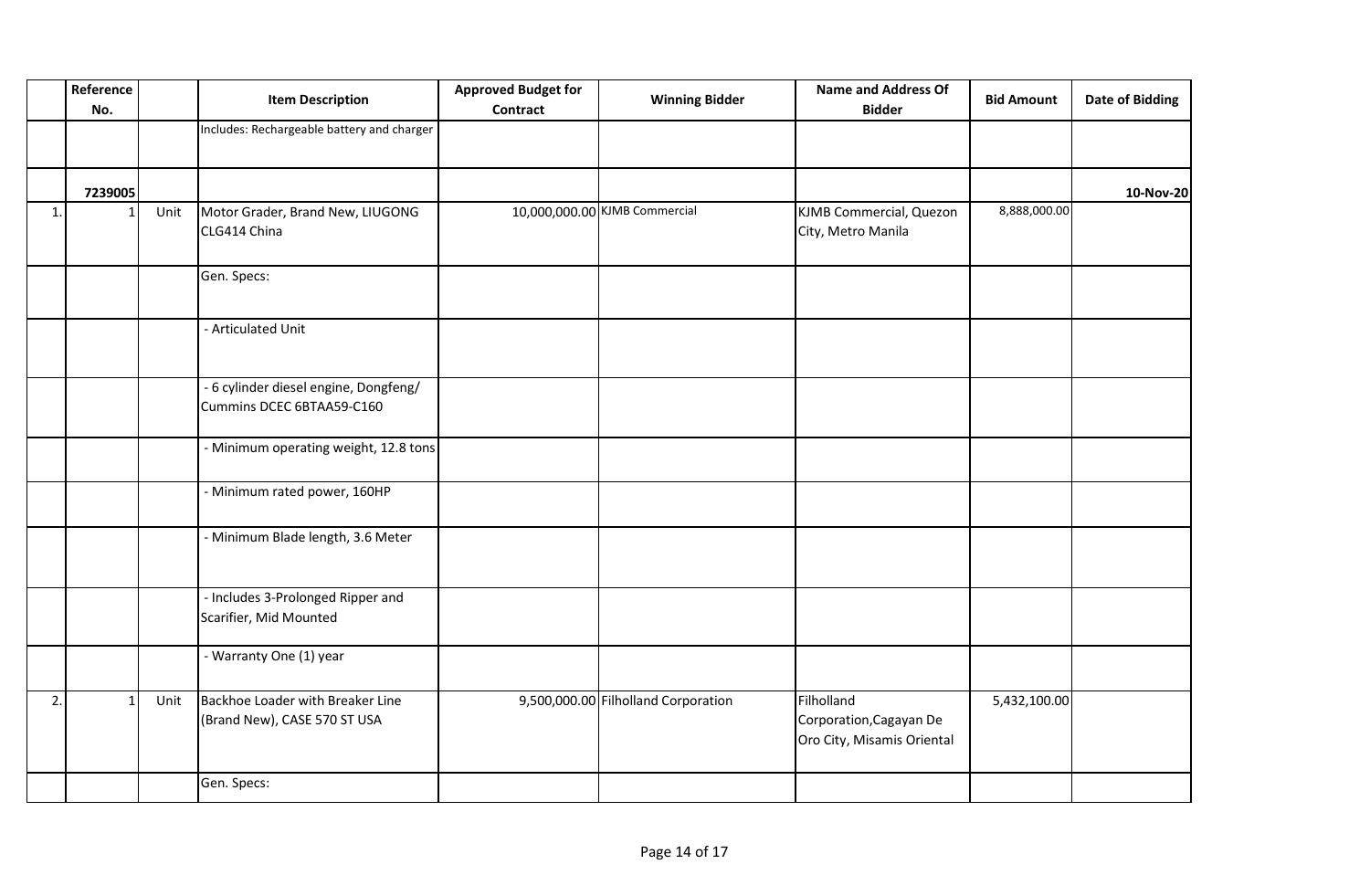|    | Reference<br>No. |      | <b>Item Description</b>                                              | <b>Approved Budget for</b><br><b>Contract</b> | <b>Winning Bidder</b>         | <b>Name and Address Of</b><br><b>Bidder</b>   | <b>Bid Amount</b> | <b>Date of Bidding</b> |
|----|------------------|------|----------------------------------------------------------------------|-----------------------------------------------|-------------------------------|-----------------------------------------------|-------------------|------------------------|
|    |                  |      | - Four (4) Cylinder Diesel Engine,<br>8045.45.748                    |                                               |                               |                                               |                   |                        |
|    |                  |      | - Minimum rated power: 96Hp                                          |                                               |                               |                                               |                   |                        |
|    |                  |      | - Minimum Bucket Capacity (Digging),<br>0.30 Cu.M                    |                                               |                               |                                               |                   |                        |
|    |                  |      | - Minimum Bucket Capacity (Loading),<br>1.00 Cu.M                    |                                               |                               |                                               |                   |                        |
|    |                  |      | - Side Shift/ Center Pivot Backhoe                                   |                                               |                               |                                               |                   |                        |
|    |                  |      | - With One (1) unit Rock Breaker<br>(Compatible unit), DEMOLEX Brand |                                               |                               |                                               |                   |                        |
|    |                  |      | - Warranty One (1) year                                              |                                               |                               |                                               |                   |                        |
| 3. |                  | Unit | Bulldozer (Brand New), LIUGONG<br>B160C China                        |                                               | 11,500,000.00 KJMB Commercial | KJMB Commercial, Quezon<br>City, Metro Manila | 8,888,000.00      |                        |
|    |                  |      | Gen. Specs:                                                          |                                               |                               |                                               |                   |                        |
|    |                  |      | - Six (6) Cylinder diesel engine,<br><b>WECHAI WD10617B625</b>       |                                               |                               |                                               |                   |                        |
|    |                  |      | - Minimum operating weight: 17 tons                                  |                                               |                               |                                               |                   |                        |
|    |                  |      | - Minimum rated power: 160 hp                                        |                                               |                               |                                               |                   |                        |
|    |                  |      | - Minimum gradeability: 30 deg.                                      |                                               |                               |                                               |                   |                        |
|    |                  |      | - Minimum blade width: 3.785 meter<br>(blade type-angle)             |                                               |                               |                                               |                   |                        |
|    |                  |      | - Minimum blade height: 1.076 meter<br>(blade type-angle)            |                                               |                               |                                               |                   |                        |
|    |                  |      | - Hydraulic Pump- Gear type                                          |                                               |                               |                                               |                   |                        |
|    |                  |      | - Includes 3-Pronged Shank Ripper                                    |                                               |                               |                                               |                   |                        |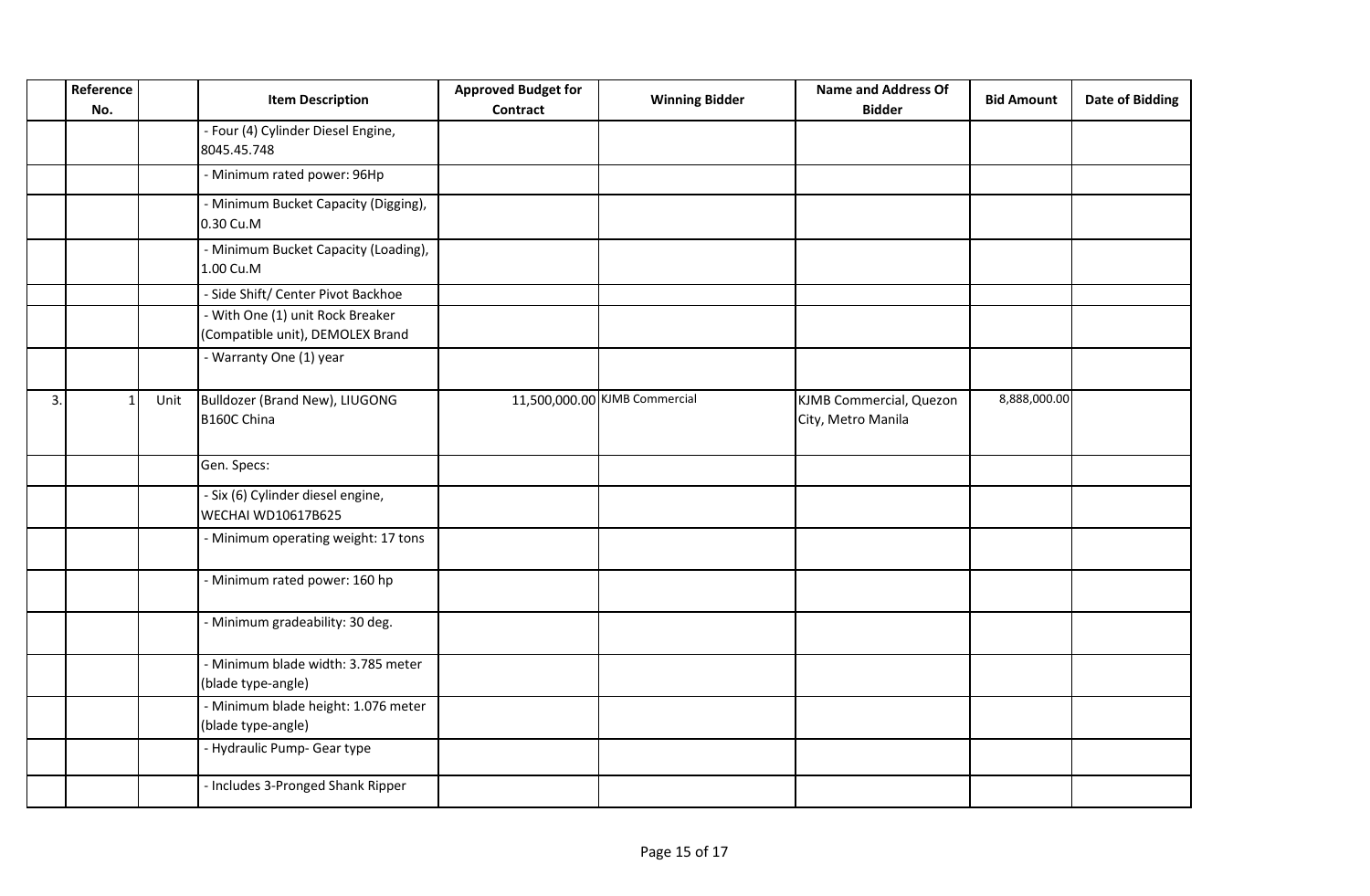|                | Reference<br>No. |      | <b>Item Description</b>                                                                               | <b>Approved Budget for</b><br><b>Contract</b> | <b>Winning Bidder</b>                     | <b>Name and Address Of</b><br><b>Bidder</b>   | <b>Bid Amount</b> | <b>Date of Bidding</b> |
|----------------|------------------|------|-------------------------------------------------------------------------------------------------------|-----------------------------------------------|-------------------------------------------|-----------------------------------------------|-------------------|------------------------|
|                |                  |      | - Warranty: One (1) year                                                                              |                                               |                                           |                                               |                   |                        |
|                | 118305           |      |                                                                                                       |                                               |                                           |                                               |                   | 24-Nov-20              |
| $\mathbf{1}$ . |                  | Unit | Four-wheel passenger van type vehicle,<br>Nissan Urvan NV350 Premium ATS                              |                                               | 3,000,000.00 Ponce Automobile Corporation | Ponce Automobile<br>Corporation, Bacolod City | 2,850,000.00      |                        |
|                |                  |      | Brand new, Automatic transmission                                                                     |                                               |                                           |                                               |                   |                        |
|                |                  |      | - Engine: 2.5 sp 4 In-line DOHC 16-valve<br>Variable turbocharged (VGS) with inter-<br>cooler diesel. |                                               |                                           |                                               |                   |                        |
|                |                  |      | Displacement: 2,488cc                                                                                 |                                               |                                           |                                               |                   |                        |
|                |                  |      | - 65 liters fuel tank capacity                                                                        |                                               |                                           |                                               |                   |                        |
|                |                  |      | - Suspension/Brakes:                                                                                  |                                               |                                           |                                               |                   |                        |
|                |                  |      | - Torsion Bar with Stabilizer/Leaf Spring                                                             |                                               |                                           |                                               |                   |                        |
|                |                  |      | - Ventilated Disc/Drum                                                                                |                                               |                                           |                                               |                   |                        |
|                |                  |      | - Equipped                                                                                            |                                               |                                           |                                               |                   |                        |
|                |                  |      | - Maximum 12 persons seating capacity                                                                 |                                               |                                           |                                               |                   |                        |
|                |                  |      | - Tires: 195 R15C, tubeless                                                                           |                                               |                                           |                                               |                   |                        |
|                |                  |      | - Wheels: 15-inch steel with full wheel<br>cover                                                      |                                               |                                           |                                               |                   |                        |
|                |                  |      | - Steering Function: 3-spoke Urethane Type                                                            |                                               |                                           |                                               |                   |                        |
|                |                  |      | - Equipped/ Manual                                                                                    |                                               |                                           |                                               |                   |                        |
|                |                  |      | - Minimum ground clearance-195 mm                                                                     |                                               |                                           |                                               |                   |                        |
|                | 160244           |      |                                                                                                       |                                               |                                           |                                               |                   | 1-Dec-20               |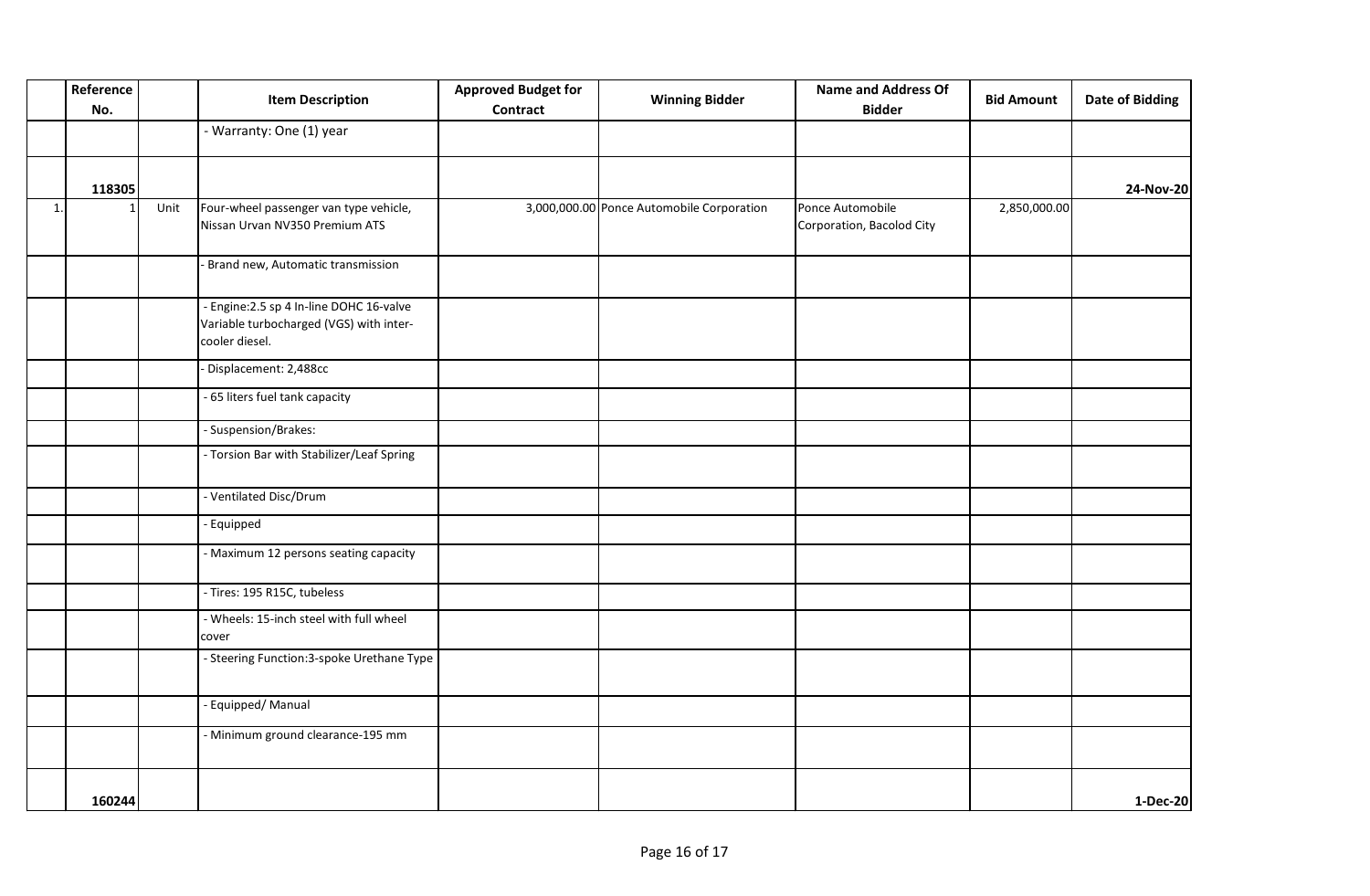|     | Reference<br>No. |      | <b>Item Description</b>                                            | <b>Approved Budget for</b><br><b>Contract</b> | <b>Winning Bidder</b>       | <b>Name and Address Of</b><br><b>Bidder</b> | <b>Bid Amount</b> | <b>Date of Bidding</b> |
|-----|------------------|------|--------------------------------------------------------------------|-----------------------------------------------|-----------------------------|---------------------------------------------|-------------------|------------------------|
| 1.  | 500              | Pack | Sanitary napkin, 8'S, Sisters                                      |                                               | 50.00 Verlyn's Enterprises  | Verlyn's Enterprises, Dgte.<br>City         | 47.00             |                        |
| 2.  | 500              | Roll | Tissue paper, 2 Ply, Toilly                                        |                                               | 25.00 Verlyn's Enterprises  | Verlyn's Enterprises, Dgte.<br>City         | 23.00             |                        |
| 3.  | 500              | Bot  | Alcohol, 150 ML, Green Cross                                       |                                               | 75.00 Verlyn's Enterprises  | Verlyn's Enterprises, Dgte.<br>City         | 72.00             |                        |
| 4.  | 500              | Bot  | Shampoo, Palmolive 90ml                                            |                                               | 100.00 Verlyn's Enterprises | Verlyn's Enterprises, Dgte.<br>City         | 99.50             |                        |
| 5.  | 500              | Tube | Toothpaste, Colgate 25g                                            |                                               | 75.00 Verlyn's Enterprises  | Verlyn's Enterprises, Dgte.<br>City         | 71.00             |                        |
| 6.  | 500              | Pc   | Toothbrush, Colgate                                                |                                               | 75.00 Verlyn's Enterprises  | Verlyn's Enterprises, Dgte.<br>City         | 72.00             |                        |
| 7.  | 500              | Pack | Beauty Soap, Palmolive 115 g                                       |                                               | 75.00 Verlyn's Enterprises  | Verlyn's Enterprises, Dgte.<br>City         | 73.00             |                        |
| 8.  | 500              | Bar  | Detergent soap bar, Surf                                           |                                               | 35.00 Verlyn's Enterprises  | Verlyn's Enterprises, Dgte.<br>City         | 34.00             |                        |
| 9.  | 65               | Pc   | Digital Thermometer                                                |                                               | 150.00 Verlyn's Enterprises | Verlyn's Enterprises, Dgte.<br>City         | 145.00            |                        |
| 10. | 100              | Pack | Diaper small, medium                                               |                                               | 75.00 Verlyn's Enterprises  | Verlyn's Enterprises, Dgte.<br>City         | 72.00             |                        |
| 11. | 500              | Pack | Cotton buds                                                        |                                               | 25.00 Verlyn's Enterprises  | Verlyn's Enterprises, Dgte.<br>City         | 25.00             |                        |
| 12. | 500              | Bot  | Sodium Hypochlorite with anti-<br>bacterial bleach, 250 ml, Zonrox |                                               | 50.00 Verlyn's Enterprises  | Verlyn's Enterprises, Dgte.<br>City         | 48.00             |                        |
|     | 160534           |      |                                                                    |                                               |                             |                                             |                   |                        |
| 1.  | 450              | Bag  | Portland Cement (40kg./bag), Grand<br>Premium                      |                                               | 260.00 Verlyn's Enterprises | Verlyn's Enterprises, Dgte.<br>City         | 241.00            |                        |
| 2.  | 90               | CuM  | Sand, washed                                                       |                                               | 700.00 Verlyn's Enterprises | Verlyn's Enterprises, Dgte.<br>City         | 640.00            |                        |
| 3.  | 48               | Pc   | G.melina, 2"x2"x12'                                                |                                               | 128.00 No bid.              | No bid.                                     | None              |                        |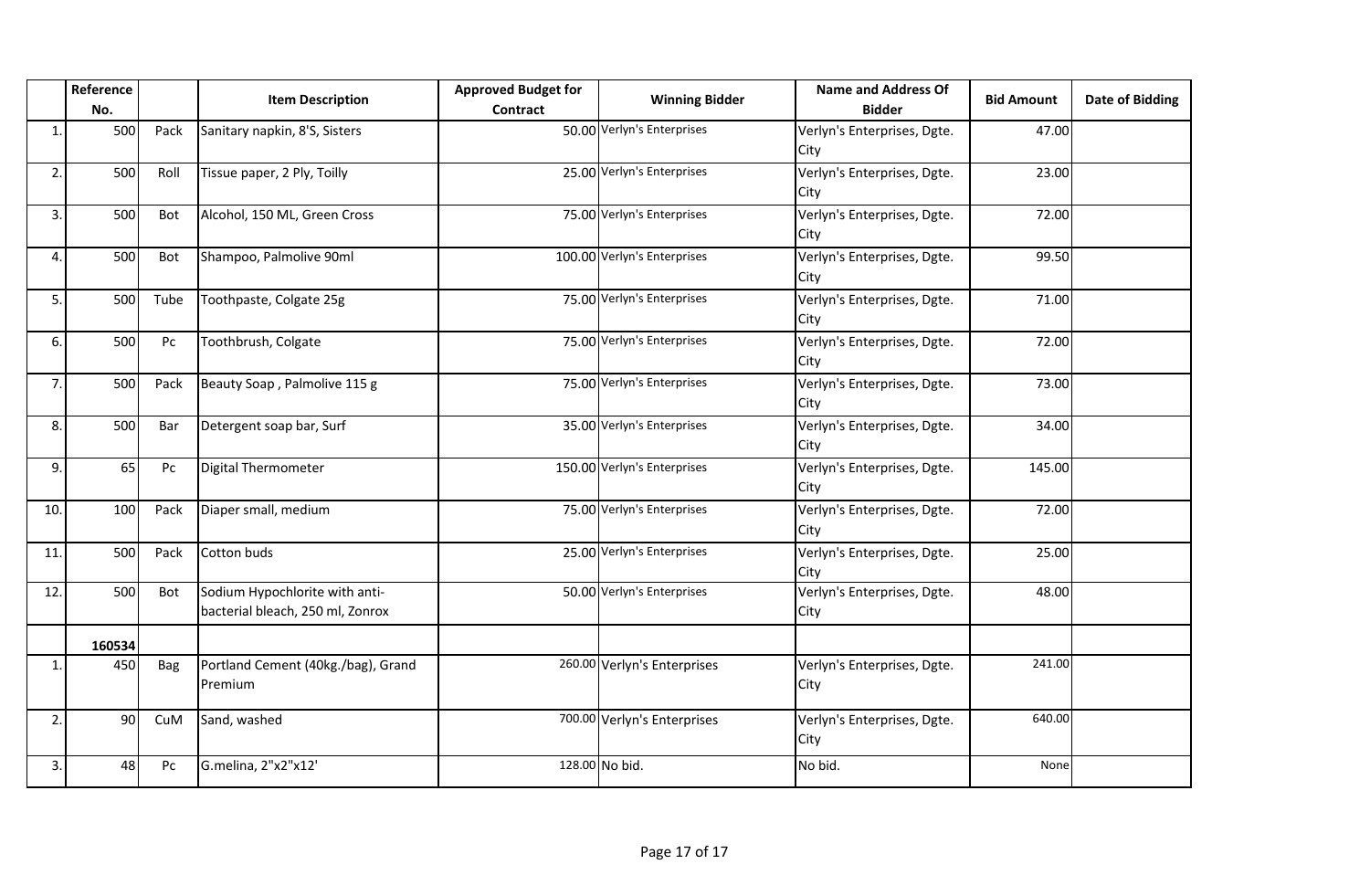| <b>Bidder</b><br>No.<br><b>Contrac</b> ັນ | J Budget for<br>Reference<br>Approves<br>Item<br>n Description | ing Bidder<br><b>AA12</b> | Name and Address Of | <b>Bid Amount</b> | <b>Date of Bidding</b> |
|-------------------------------------------|----------------------------------------------------------------|---------------------------|---------------------|-------------------|------------------------|
|-------------------------------------------|----------------------------------------------------------------|---------------------------|---------------------|-------------------|------------------------|

**We hereby certify that we have reviewed the contents and hereby attest to the veracity and correctness of the data or information contained in this document.**

Prepared by:

**CHAVELLE F. ALONSO RONILO N. CABLAO MA. ANGELES SOCORRO A. A. BANOGON, CE, EnP, CSEE** 

Member- BAC Secretariat **BAC Secretariat Head** 

BAC Chairperson